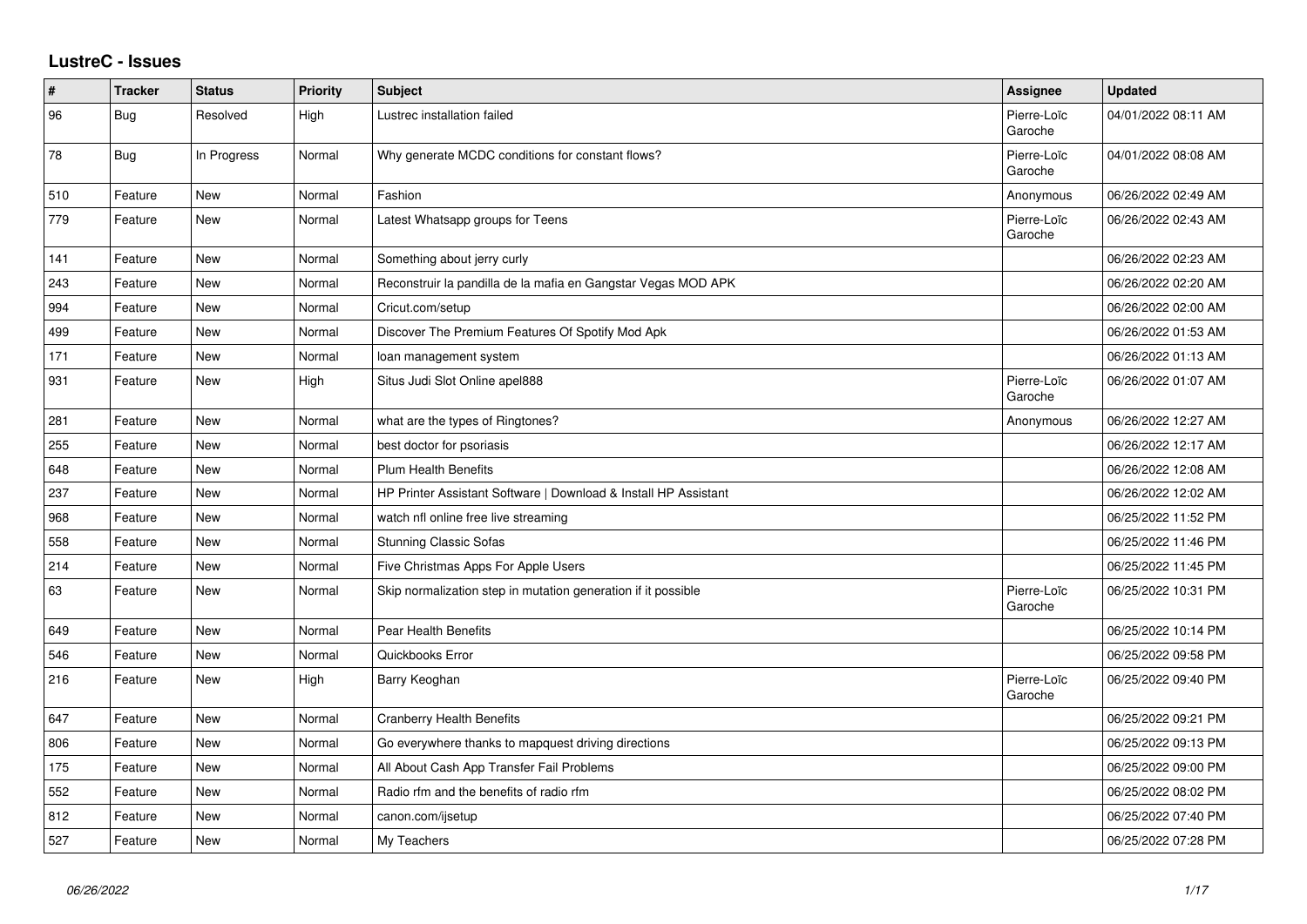| $\pmb{\#}$ | <b>Tracker</b> | <b>Status</b> | <b>Priority</b> | <b>Subject</b>                                                            | <b>Assignee</b>        | <b>Updated</b>      |
|------------|----------------|---------------|-----------------|---------------------------------------------------------------------------|------------------------|---------------------|
| 263        | Feature        | New           | Normal          | Wrecked Car Is Nothing But A Worthless                                    | Pierre-Loïc<br>Garoche | 06/25/2022 06:59 PM |
| 491        | Feature        | New           | Normal          | Automatically download and paste Reddit wallpapers into Windows           |                        | 06/25/2022 05:55 PM |
| 493        | Feature        | New           | High            | chainsaw dance                                                            |                        | 06/25/2022 04:55 PM |
| 242        | Feature        | <b>New</b>    | Normal          | Descripción de Torque Pro MOD APK para Android                            |                        | 06/25/2022 04:37 PM |
| 151        | Feature        | New           | Normal          | Law Essay Writing Service - Assignments Planet                            |                        | 06/25/2022 04:36 PM |
| 126        | Feature        | New           | Normal          | Stussy Air Force 1 replica                                                |                        | 06/25/2022 03:19 PM |
| 575        | Feature        | New           | Low             | cheap jordan replicas for sale                                            | Pierre-Loïc<br>Garoche | 06/25/2022 02:59 PM |
| 669        | Feature        | <b>New</b>    | Normal          | Nursing Assignment Help                                                   |                        | 06/25/2022 12:41 PM |
| 173        | Feature        | New           | Normal          | private limited company registration                                      |                        | 06/25/2022 11:13 AM |
| 683        | Feature        | New           | Normal          | Game creation                                                             |                        | 06/25/2022 11:12 AM |
| 180        | Feature        | <b>New</b>    | Normal          | homoeobazaar                                                              |                        | 06/25/2022 10:28 AM |
| 740        | Feature        | <b>New</b>    | Normal          | Online Thesis Help USA                                                    |                        | 06/25/2022 09:42 AM |
| 207        | Feature        | <b>New</b>    | Low             | real estate lead conversion                                               |                        | 06/25/2022 07:24 AM |
| 476        | Feature        | New           | High            | <b>American Airlines Reservations</b>                                     |                        | 06/25/2022 07:00 AM |
| 511        | Feature        | New           | Normal          | Fashion                                                                   | Anonymous              | 06/25/2022 06:41 AM |
| 224        | Feature        | <b>New</b>    | Normal          | Instant Personal Loan                                                     | Pierre-Loïc<br>Garoche | 06/25/2022 05:58 AM |
| 793        | Feature        | <b>New</b>    | Urgent          | Where can I find cheap FIFA coins?                                        | Pierre-Loïc<br>Garoche | 06/25/2022 05:05 AM |
| 605        | Feature        | <b>New</b>    | Normal          | What will the future of logo design be like?                              |                        | 06/25/2022 03:02 AM |
| 680        | Feature        | <b>New</b>    | Normal          | Word Jewels 2                                                             |                        | 06/25/2022 02:46 AM |
| 478        | Feature        | New           | Normal          | Is it safe to install third-party WhatsApp GB?                            |                        | 06/25/2022 02:38 AM |
| 794        | Feature        | New           | Normal          | Safe place to buy fifa coins                                              |                        | 06/25/2022 12:53 AM |
| 637        | Feature        | <b>New</b>    | Normal          | Why do the Outlook rules not work in my account?                          |                        | 06/25/2022 12:51 AM |
| 170        | Feature        | New           | Normal          | top mba colleges in bangalore                                             |                        | 06/25/2022 12:33 AM |
| 611        | Feature        | New           | Normal          | Buy All Modafinil & Armodafinil Tablets @Buy Modafinil US                 |                        | 06/25/2022 12:31 AM |
| 240        | Feature        | New           | Normal          | Juego interesante de Dragon Ball Legends MOD APK                          |                        | 06/25/2022 12:21 AM |
| 610        | Feature        | New           | Normal          | CheapestMedsShop 100% Safe Medicines Online in USA UK & AUS.              |                        | 06/24/2022 11:23 PM |
| 522        | Feature        | New           | Normal          | Can You Check App Limits, If Cash app won't let me send money?            |                        | 06/24/2022 06:33 PM |
| 543        | Feature        | New           | Normal          | Get tech assistance with customer support on ATT Yahoo email login issue. |                        | 06/24/2022 05:08 PM |
| 142        | Feature        | New           | Normal          | About ashimary hair                                                       |                        | 06/24/2022 04:10 PM |
| 578        | Feature        | New           | High            | Derrick Gore                                                              | Pierre-Loïc<br>Garoche | 06/24/2022 03:35 PM |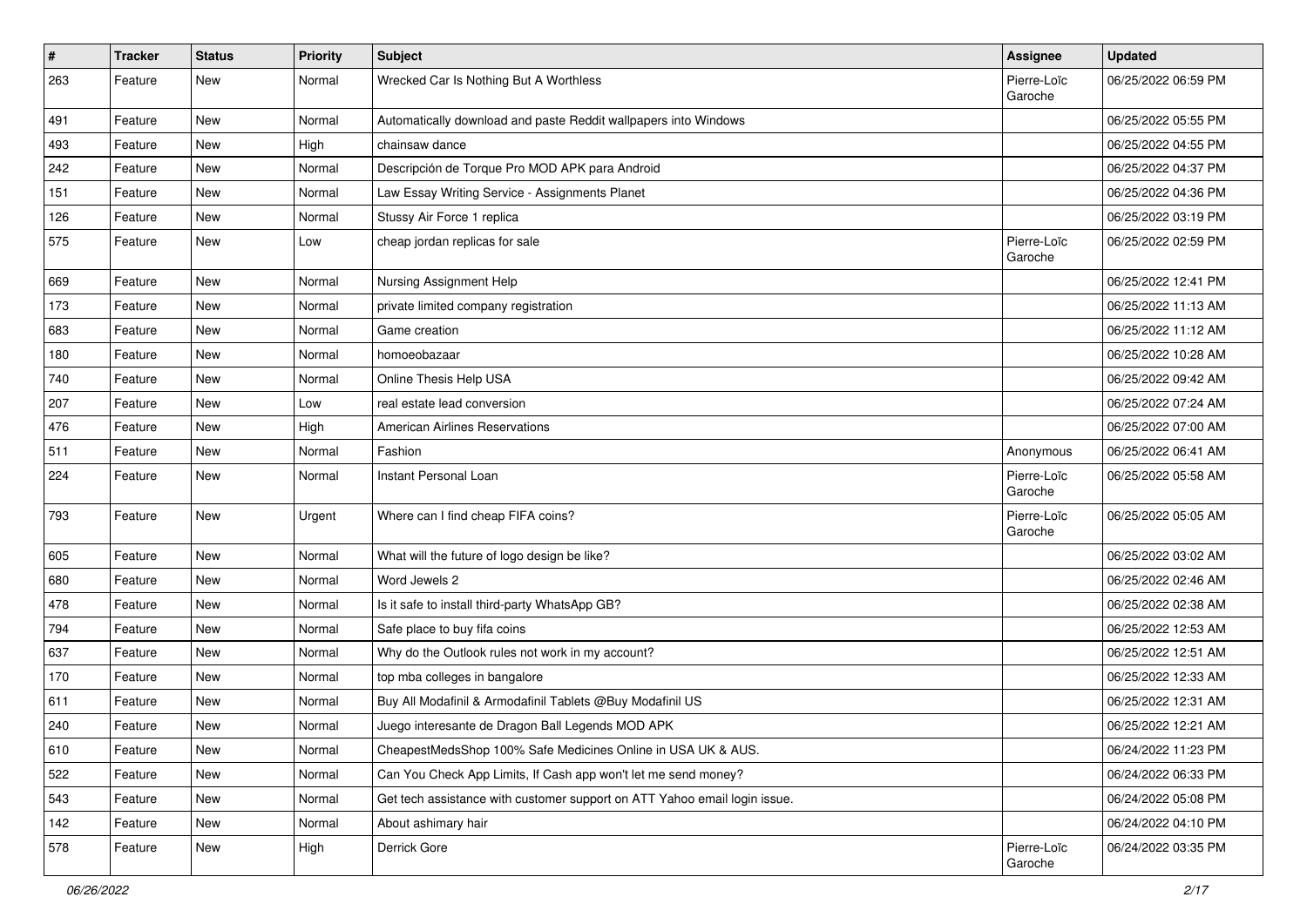| $\vert$ # | <b>Tracker</b> | <b>Status</b> | <b>Priority</b> | <b>Subject</b>                                                            | Assignee               | <b>Updated</b>      |
|-----------|----------------|---------------|-----------------|---------------------------------------------------------------------------|------------------------|---------------------|
| 803       | Feature        | New           | High            | Ketamine Online Store                                                     | Pierre-Loïc<br>Garoche | 06/24/2022 01:24 PM |
| 572       | Feature        | New           | Normal          | New features of WhatsApp Plus on Android phones                           | Pierre-Loïc<br>Garoche | 06/24/2022 12:59 PM |
| 665       | Feature        | New           | Normal          | Look for a dedicated help with finance assignment                         |                        | 06/24/2022 12:47 PM |
| 521       | Feature        | New           | Normal          | Check out the Cash app Card balance for an overdraft.                     | Pierre-Loïc<br>Garoche | 06/24/2022 11:26 AM |
| 557       | Feature        | New           | Normal          | <b>Business Law Assignment Help</b>                                       |                        | 06/24/2022 10:05 AM |
| 1100      | Feature        | New           | Low             | <b>Food Products</b>                                                      | Pierre-Loïc<br>Garoche | 06/24/2022 07:28 AM |
| 725       | Feature        | New           | Normal          | What are memo writing services design                                     |                        | 06/24/2022 06:24 AM |
| 172       | Feature        | New           | Normal          | pgdm colleges in bangalore                                                |                        | 06/23/2022 10:47 PM |
| 594       | Feature        | New           | Normal          | How does research proposal help online make it easy for me?               |                        | 06/23/2022 04:40 PM |
| 271       | Feature        | New           | Normal          | Fashion                                                                   |                        | 06/23/2022 02:36 PM |
| 693       | Feature        | New           | Normal          | How To Get My Money Back From The Cash App To Your Wallet?                |                        | 06/23/2022 02:32 PM |
| 174       | Feature        | New           | Normal          | Digital Marketing Philadelphia                                            |                        | 06/23/2022 07:06 AM |
| 654       | Feature        | <b>New</b>    | Normal          | <b>Peach Health Benefits</b>                                              |                        | 06/23/2022 05:34 AM |
| 681       | Feature        | New           | High            | Online Class                                                              |                        | 06/22/2022 01:12 PM |
| 606       | Feature        | New           | Normal          | Play unblocked cookie crush 3                                             | Pierre-Loïc<br>Garoche | 06/22/2022 04:12 AM |
| 810       | Feature        | New           | Normal          | how to remove viruses from a phone                                        |                        | 06/21/2022 03:40 PM |
| 1095      | Feature        | New           | High            | Want to Know the Best CV Makers in Dubai?                                 |                        | 06/20/2022 06:29 AM |
| 1109      | Feature        | New           | Normal          | Six Guns Mod Apk Answers Your Questions                                   | Christophe<br>Garion   | 06/20/2022 04:39 AM |
| 272       | Feature        | <b>New</b>    | Normal          | Fashion                                                                   |                        | 06/19/2022 08:01 AM |
| 1107      | Feature        | New           | High            | Where do you have to find an application to watch news and sports videos? | Christophe<br>Garion   | 06/18/2022 10:36 AM |
| 545       | Feature        | <b>New</b>    | Normal          | Best Canvas Print Company                                                 |                        | 06/17/2022 08:25 PM |
| 1099      | Feature        | <b>New</b>    | Normal          | Whatsapp Plus - A New Way Of Communicating                                |                        | 06/15/2022 10:48 AM |
| 1081      | Feature        | New           | Normal          | drift boss- the best driftitng game                                       |                        | 06/15/2022 05:56 AM |
| 963       | Feature        | New           | Normal          | Why I am not getting cool cash app card designs- call experts             |                        | 06/15/2022 05:21 AM |
| 995       | Feature        | New           | Normal          | "ij.start canon                                                           |                        | 06/14/2022 03:27 PM |
| 509       | Feature        | New           | Normal          | Fashion                                                                   | Anonymous              | 06/13/2022 03:39 AM |
| 1085      | Feature        | New           | Normal          | dcvghdcc asgdvgd dveduqwv ajdhvwd                                         |                        | 06/09/2022 03:46 PM |
| 1070      | Feature        | New           | Normal          | <b>Tableau Consulting Expertise</b>                                       |                        | 06/09/2022 11:50 AM |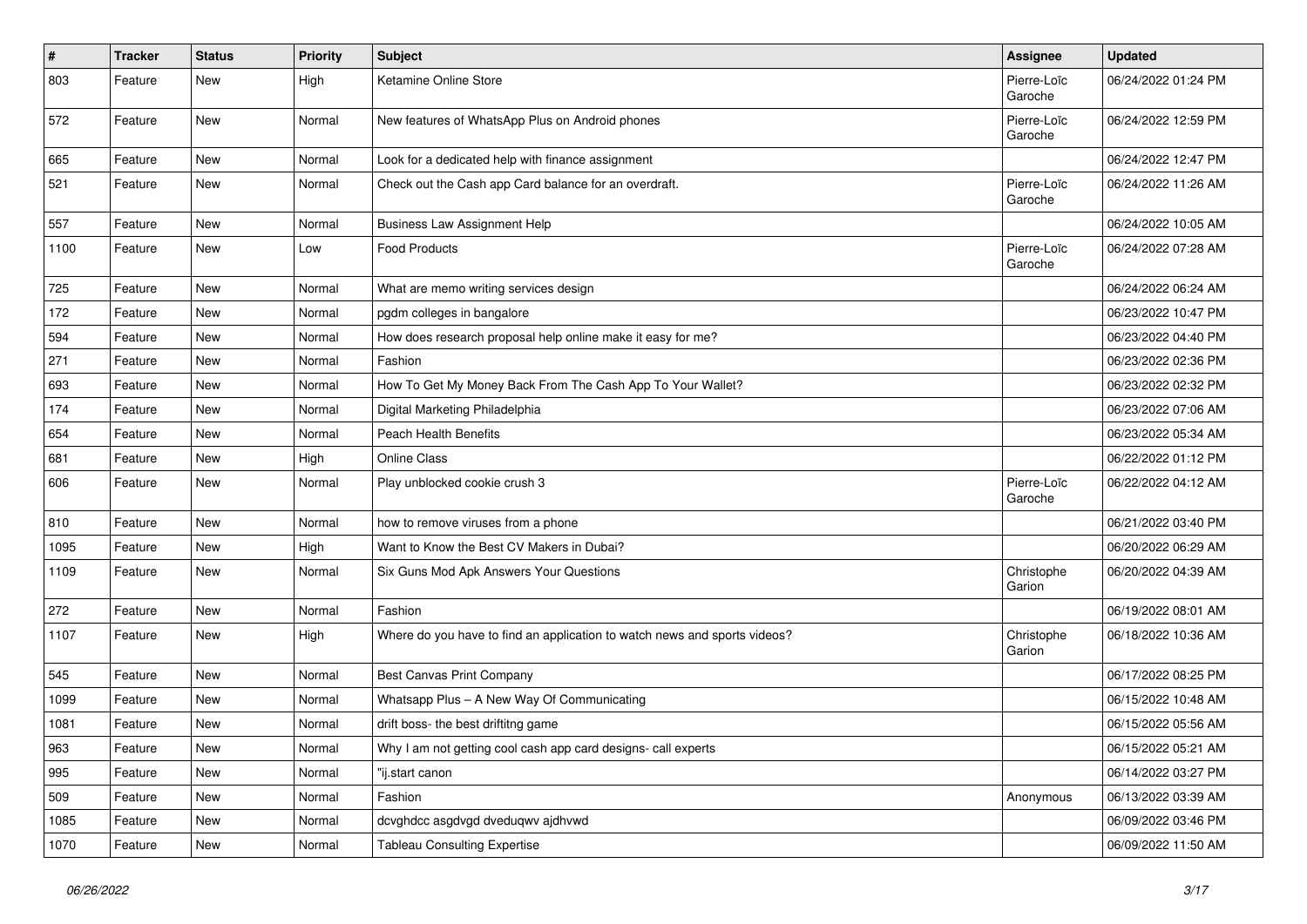| $\vert$ # | <b>Tracker</b> | <b>Status</b> | <b>Priority</b> | Subject                                                                  | Assignee               | <b>Updated</b>      |
|-----------|----------------|---------------|-----------------|--------------------------------------------------------------------------|------------------------|---------------------|
| 1075      | Feature        | New           | Low             | Enjoy Free Services Of Toomics Mod APK For Android                       |                        | 06/03/2022 10:00 AM |
| 1066      | Feature        | <b>New</b>    | High            | Using the default Routerlogin.net web address for setup                  |                        | 05/31/2022 12:16 PM |
| 894       | Feature        | New           | Normal          | Need phd dissertation help in UK                                         |                        | 05/30/2022 12:29 PM |
| 1056      | Feature        | New           | Normal          | Online Class Issues                                                      |                        | 05/28/2022 12:44 AM |
| 1049      | Feature        | New           | Normal          | IT Software Company In Delhi                                             |                        | 05/27/2022 05:24 AM |
| 1050      | Feature        | New           | Normal          | Best Smart Phone Repair in Delhi                                         |                        | 05/25/2022 10:33 AM |
| 813       | Feature        | <b>New</b>    | Normal          | Canon.com/ijsetup                                                        |                        | 05/25/2022 08:27 AM |
| 1037      | Feature        | New           | Normal          | 1p lsd                                                                   | Christophe<br>Garion   | 05/19/2022 05:25 AM |
| 902       | Feature        | New           | Normal          | salo717                                                                  |                        | 05/18/2022 10:35 AM |
| 212       | Feature        | New           | Normal          | How good is the market for gaming mobile apps at the moment?             |                        | 05/17/2022 11:09 AM |
| 1017      | Feature        | New           | Normal          | fleeing the complex                                                      | Hamza<br>Bourbouh      | 05/13/2022 06:33 AM |
| 973       | Feature        | New           | Normal          | Free NFL Streaming Sites                                                 |                        | 05/10/2022 10:56 AM |
| 220       | Feature        | <b>New</b>    | Normal          | essay writing services                                                   |                        | 05/02/2022 06:53 AM |
| 229       | Feature        | New           | Normal          | How To Delete Cash App Account? - Check Out the Steps In Detail          |                        | 05/01/2022 09:06 PM |
| 967       | Feature        | <b>New</b>    | Normal          | stream live nfl games free online                                        |                        | 04/28/2022 03:13 AM |
| 901       | Feature        | New           | Normal          | good game ever                                                           |                        | 04/22/2022 04:17 AM |
| 904       | Feature        | <b>New</b>    | Normal          | Laora seeck                                                              |                        | 04/20/2022 11:54 AM |
| 960       | Feature        | New           | Normal          | Zooming Instagram Picture In Full HD                                     | Pierre-Loïc<br>Garoche | 04/20/2022 10:36 AM |
| 944       | Feature        | New           | Normal          | Canon.com/ijsetup                                                        |                        | 04/16/2022 01:25 PM |
| 927       | Feature        | <b>New</b>    | Normal          | What Is The Right Way To Troubleshoot Cash App Transfer Failed Problems? |                        | 04/12/2022 05:54 AM |
| 903       | Feature        | New           | Normal          | Good game                                                                |                        | 04/11/2022 08:39 AM |
| 919       | Feature        | New           | Normal          | How can I check my Cash App card balance by dialing a number?            |                        | 04/10/2022 09:07 AM |
| 698       | Feature        | New           | Normal          | Connect with cash app representative to ask about cash app flip scam     |                        | 04/04/2022 08:07 PM |
| 900       | Feature        | New           | Normal          | good game ever                                                           |                        | 04/02/2022 11:59 AM |
| 899       | Feature        | New           | Normal          | Application of Optical Fiber Gyroscope                                   | Christophe<br>Garion   | 04/02/2022 11:23 AM |
| 896       | Feature        | New           | Normal          | Application of North Finder in Mining Industry                           | Xavier Thirioux        | 04/01/2022 09:49 AM |
| 646       | Feature        | New           | Normal          | Collaborative Research Group                                             |                        | 04/01/2022 09:36 AM |
| 608       | Feature        | New           | Normal          | How To Do Hotmail Password Reset Without Phone Number?                   |                        | 04/01/2022 09:22 AM |
| 879       | Feature        | New           | Normal          | Best Garage Door Repair in Massachusetts                                 |                        | 04/01/2022 09:16 AM |
| 861       | Feature        | New           | Low             | <b>Understanding Situational Depression</b>                              | Pierre-Loïc<br>Garoche | 04/01/2022 09:12 AM |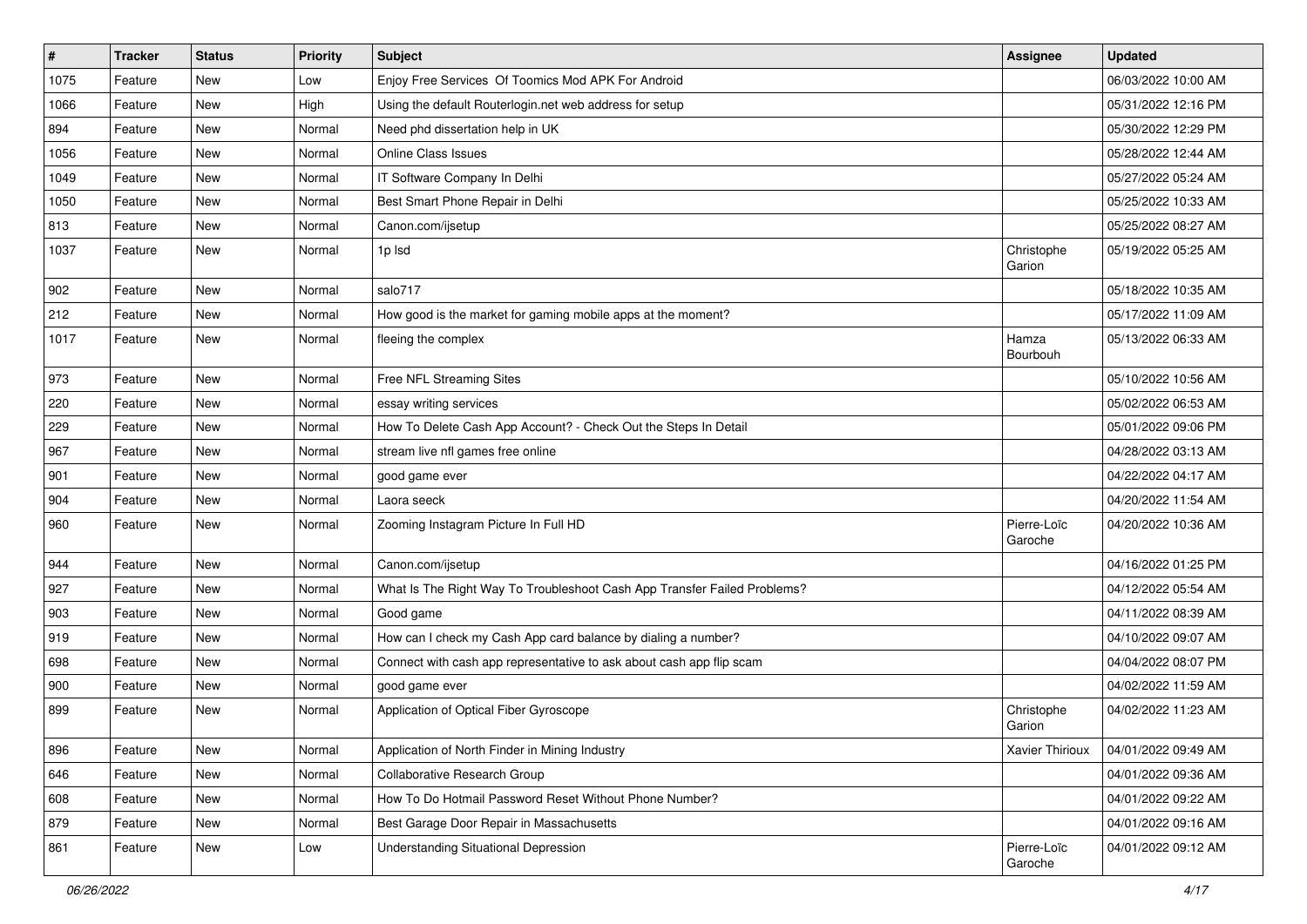| #   | <b>Tracker</b> | <b>Status</b> | <b>Priority</b> | <b>Subject</b>                                                               | <b>Assignee</b>        | <b>Updated</b>      |
|-----|----------------|---------------|-----------------|------------------------------------------------------------------------------|------------------------|---------------------|
| 877 | Feature        | New           | Normal          | <b>Exness Broker Review</b>                                                  |                        | 04/01/2022 09:12 AM |
| 866 | Feature        | New           | Normal          | Northern Ireland Dissertation Writing Service                                | Pierre-Loïc<br>Garoche | 04/01/2022 09:12 AM |
| 868 | Feature        | New           | Normal          | What Is the Role of a Graphic Designer?                                      | Pierre-Loïc<br>Garoche | 04/01/2022 09:12 AM |
| 847 | Feature        | New           | Normal          | Canon.com/ijsetup                                                            |                        | 04/01/2022 09:08 AM |
| 756 | Feature        | New           | Normal          | Your one-stop destination for the thesis writing service                     |                        | 04/01/2022 09:01 AM |
| 823 | Feature        | New           | Normal          | How much does Disney Plus cost?                                              | Pierre-Loïc<br>Garoche | 04/01/2022 09:00 AM |
| 824 | Feature        | <b>New</b>    | Normal          | How to watch Fox News on my Smart TV or similar devices?                     | Pierre-Loïc<br>Garoche | 04/01/2022 09:00 AM |
| 845 | Feature        | <b>New</b>    | Normal          | canon.com/ijsetup                                                            |                        | 04/01/2022 08:58 AM |
| 846 | Feature        | New           | Normal          | ij.start canon                                                               |                        | 04/01/2022 08:58 AM |
| 848 | Feature        | New           | Normal          | Online Classes Assistance                                                    |                        | 04/01/2022 08:57 AM |
| 177 | Feature        | New           | Normal          | HD lace silky straight human hair wig                                        |                        | 04/01/2022 08:41 AM |
| 186 | Feature        | New           | Normal          | homoeobazaar                                                                 |                        | 04/01/2022 08:40 AM |
| 204 | Feature        | New           | Normal          | New Car Tyres                                                                |                        | 04/01/2022 08:40 AM |
| 276 | Feature        | New           | Normal          | Nike Dunks Replica                                                           |                        | 04/01/2022 08:19 AM |
| 277 | Feature        | New           | Normal          | Nike Dunks Replica                                                           |                        | 04/01/2022 08:19 AM |
| 241 | Feature        | New           | Normal          | How to get a complete solution of Big Ideas Math Answers?                    |                        | 04/01/2022 08:15 AM |
| 254 | Feature        | New           | Normal          | best ayurvedic treatment for psoriasis                                       |                        | 04/01/2022 08:13 AM |
| 127 | Feature        | New           | Normal          | replica af1                                                                  |                        | 04/01/2022 07:55 AM |
| 74  | Bug            | New           | Normal          | const is not supported inside contract                                       | Pierre-Loïc<br>Garoche | 06/26/2022 02:58 AM |
| 714 | Bug            | <b>New</b>    | Normal          | Cuevana 3 Premium - Enjoy Your Favorite Movies and TV Shows on Your Smart TV |                        | 06/26/2022 02:57 AM |
| 158 | Bug            | New           | Normal          | dfghj zcvgh                                                                  |                        | 06/26/2022 02:55 AM |
| 495 | <b>Bug</b>     | <b>New</b>    | Normal          | Twitch Clip Downloader Download Twitch Clips Online 2021                     |                        | 06/26/2022 02:53 AM |
| 228 | Bug            | New           | Normal          | Why Does Cash App Transaction Failed? - Here Is the Answer                   |                        | 06/26/2022 02:50 AM |
| 119 | Bug            | New           | Normal          | klhjigyu                                                                     |                        | 06/26/2022 02:33 AM |
| 677 | Bug            | New           | Normal          | Logo Design Services Near Me                                                 |                        | 06/26/2022 02:32 AM |
| 92  | <b>Bug</b>     | New           | High            | expression should have been normalized in EMF backend                        | Pierre-Loïc<br>Garoche | 06/26/2022 02:31 AM |
| 774 | Bug            | New           | Normal          | Follow proper initiatives                                                    |                        | 06/26/2022 02:21 AM |
| 331 | Bug            | New           | Normal          | Water Extraction Services in Norfolk VA                                      |                        | 06/26/2022 02:21 AM |
| 503 | Bug            | New           | Normal          | Youtube Premium Apk free download for Android                                |                        | 06/26/2022 02:20 AM |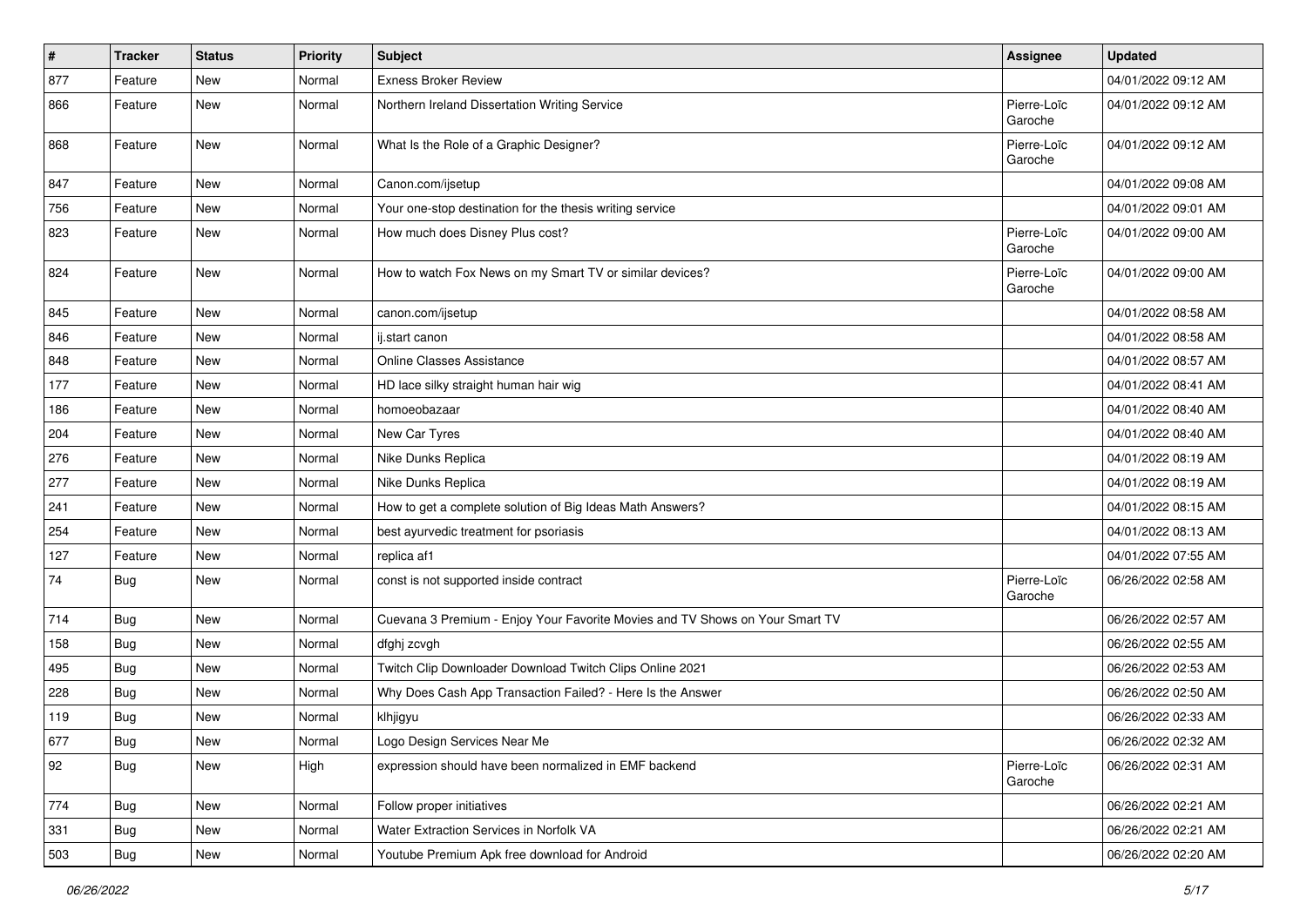| $\vert$ # | <b>Tracker</b> | <b>Status</b> | <b>Priority</b> | Subject                                                                                                                                      | Assignee               | <b>Updated</b>      |
|-----------|----------------|---------------|-----------------|----------------------------------------------------------------------------------------------------------------------------------------------|------------------------|---------------------|
| 512       | Bug            | New           | Normal          | The Importance Of Using Custom Writing Services                                                                                              |                        | 06/26/2022 02:20 AM |
| 621       | Bug            | <b>New</b>    | Normal          | Buy All Modafinil & Armodafinil Tablets @Buy Modafinil US                                                                                    |                        | 06/26/2022 02:20 AM |
| 502       | Bug            | New           | Normal          | Les instructions pour définir des sonneries pour iPhone sont simples et faciles à suivre                                                     |                        | 06/26/2022 02:20 AM |
| 741       | Bug            | <b>New</b>    | Normal          | <b>Blockchain Technology Solutions</b>                                                                                                       |                        | 06/26/2022 02:19 AM |
| 136       | Bug            | <b>New</b>    | Normal          | snappow                                                                                                                                      |                        | 06/26/2022 02:11 AM |
| 531       | Bug            | <b>New</b>    | Normal          | Cheap Assignment Writing Service UK                                                                                                          | Anonymous              | 06/26/2022 02:05 AM |
| 612       | Bug            | <b>New</b>    | Normal          | Luxury Slingshot Rental                                                                                                                      |                        | 06/26/2022 02:02 AM |
| 333       | Bug            | New           | Normal          | Mold Removal Services in Norfolk VA                                                                                                          |                        | 06/26/2022 02:00 AM |
| 699       | Bug            | <b>New</b>    | Normal          | Would you be able to utilize Cash App Twitch?                                                                                                |                        | 06/26/2022 01:57 AM |
| 705       | Bug            | <b>New</b>    | Normal          | wuxiaworld                                                                                                                                   |                        | 06/26/2022 01:53 AM |
| 586       | Bug            | New           | Normal          | Best Modifications For Your Mobile Phone                                                                                                     |                        | 06/26/2022 01:51 AM |
| 289       | <b>Bug</b>     | <b>New</b>    | Normal          | Recover Yahoo Mail Forgotten Password - Explore Kanata Chinese                                                                               |                        | 06/26/2022 01:47 AM |
| 161       | Bug            | <b>New</b>    | Normal          | dfdrtyuio                                                                                                                                    |                        | 06/26/2022 01:46 AM |
| 76        | <b>Bug</b>     | New           | Normal          | Import error: Load error: imported node real_to_int declared in a regular Lustre file. File "include/conv.lusi", line<br>1, characters 0-64: |                        | 06/26/2022 01:45 AM |
| 169       | Bug            | New           | Normal          | CV Maker - UAE CV Writing Agency                                                                                                             |                        | 06/26/2022 01:37 AM |
| 480       | Bug            | <b>New</b>    | Normal          | Nur Online Shop                                                                                                                              |                        | 06/26/2022 01:32 AM |
| 514       | Bug            | <b>New</b>    | Normal          | Trans-Caribbean                                                                                                                              |                        | 06/26/2022 01:31 AM |
| 259       | <b>Bug</b>     | New           | Normal          | call center services                                                                                                                         |                        | 06/26/2022 01:30 AM |
| 542       | Bug            | <b>New</b>    | Normal          | Web N Logo Design                                                                                                                            |                        | 06/26/2022 01:28 AM |
| 211       | Bug            | <b>New</b>    | Normal          | Problem in Cash App rebate? Call Cash App customer service number for help.                                                                  |                        | 06/26/2022 01:28 AM |
| 251       | <b>Bug</b>     | <b>New</b>    | Normal          | All About Cash App Transfer Fail Problems                                                                                                    | Pierre-Loïc<br>Garoche | 06/26/2022 01:26 AM |
| 820       | Bug            | New           | Normal          | Metal Slug Apk para Android                                                                                                                  |                        | 06/26/2022 01:22 AM |
| 554       | <b>Bug</b>     | <b>New</b>    | Normal          | XvideoStudio Video Editor APK Free Download on TechToDown                                                                                    |                        | 06/26/2022 01:18 AM |
| 541       | Bug            | <b>New</b>    | Normal          | How to fix the cash app payment failed errors?                                                                                               |                        | 06/26/2022 01:16 AM |
| 217       | <b>Bug</b>     | New           | Normal          | How this service matter most?                                                                                                                |                        | 06/26/2022 01:14 AM |
| 284       | <b>Bug</b>     | <b>New</b>    | Normal          | All About Cash App Transfer Fail Problems                                                                                                    |                        | 06/26/2022 01:07 AM |
| 265       | Bug            | New           | Normal          | 3 Faq's On Downloading To Your Apple Ipod                                                                                                    |                        | 06/26/2022 01:07 AM |
| 181       | Bug            | New           | Normal          | <b>Healthcare Custom Writing Services</b>                                                                                                    |                        | 06/26/2022 01:07 AM |
| 352       | Bug            | New           | Normal          | Tile & Grout Cleaning Services in Chesapeake VA                                                                                              |                        | 06/26/2022 01:05 AM |
| 501       | <b>Bug</b>     | New           | Normal          | How Do I Annihilate Cash App Transfer Failed Problems Effectively                                                                            | Pierre-Loïc<br>Garoche | 06/26/2022 01:04 AM |
| 279       | <b>Bug</b>     | New           | High            | What is an essential feature of an internal communications app?                                                                              |                        | 06/26/2022 01:03 AM |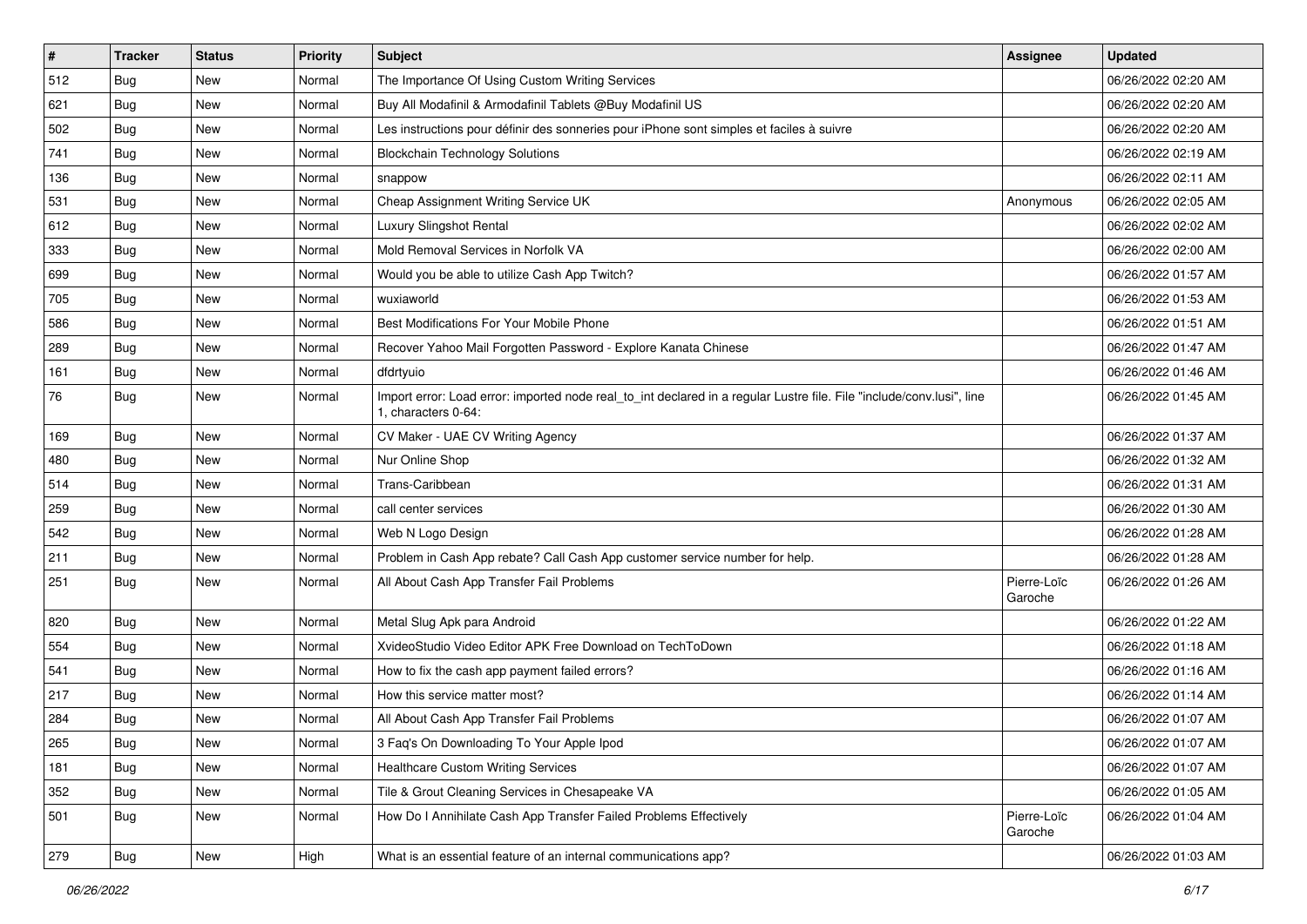| $\vert$ # | <b>Tracker</b> | <b>Status</b> | <b>Priority</b> | <b>Subject</b>                                                                         | Assignee               | <b>Updated</b>      |
|-----------|----------------|---------------|-----------------|----------------------------------------------------------------------------------------|------------------------|---------------------|
| 500       | <b>Bug</b>     | New           | Normal          | Simply contact the technical team, to find the solution to cash app refund problems.   | Pierre-Loïc<br>Garoche | 06/26/2022 01:02 AM |
| 659       | Bug            | New           | Normal          | Olive Oil Properties And Health Benefits                                               |                        | 06/26/2022 12:59 AM |
| 650       | Bug            | <b>New</b>    | Normal          | <b>Cherries Health Benefits</b>                                                        |                        | 06/26/2022 12:57 AM |
| 202       | Bug            | New           | Normal          | blonde wig                                                                             |                        | 06/26/2022 12:52 AM |
| 497       | Bug            | New           | Normal          | Fake Nike Dunk Low Off-White Lot 50                                                    |                        | 06/26/2022 12:48 AM |
| 261       | Bug            | New           | Normal          | Ringtone Downloads - Easy Ways Come Up With Your Own Ringtones                         |                        | 06/26/2022 12:47 AM |
| 498       | Bug            | New           | Normal          | Téléchargeur SoundCloud : SoundCloud en Mp3                                            | Christophe<br>Garion   | 06/26/2022 12:43 AM |
| 618       | Bug            | <b>New</b>    | Normal          | Buy Steroids Online with OurMedicnes.com   Best Quality Steroids                       |                        | 06/26/2022 12:42 AM |
| 671       | Bug            | New           | Normal          | Hot games                                                                              | Pierre-Loïc<br>Garoche | 06/26/2022 12:40 AM |
| 201       | Bug            | New           | Normal          | closure wig                                                                            |                        | 06/26/2022 12:37 AM |
| 587       | Bug            | New           | Normal          | Why Picsart Pro Offers Great Features                                                  |                        | 06/26/2022 12:18 AM |
| 602       | Bug            | New           | Normal          | Best Essay Writing Service UK                                                          | Pierre-Loïc<br>Garoche | 06/26/2022 12:16 AM |
| 563       | Bug            | New           | Normal          | Understanding the Difference Between Free and Paid Mod Apks                            |                        | 06/26/2022 12:15 AM |
| 120       | Bug            | New           | Normal          | ghfjtkx                                                                                | Pierre-Loïc<br>Garoche | 06/26/2022 12:08 AM |
| 708       | Bug            | <b>New</b>    | Normal          | Efficient ways to proceed with the cash app dispute process?                           |                        | 06/26/2022 12:08 AM |
| 630       | Bug            | New           | Normal          | How Can I Load Cash App Card at Walmart straight away?                                 |                        | 06/26/2022 12:04 AM |
| 635       | Bug            | New           | Normal          | Buy Steroids Online with OurMedicnes.com   Best Quality Steroids                       |                        | 06/26/2022 12:01 AM |
| 278       | <b>Bug</b>     | <b>New</b>    | Normal          | Cash App Help & Solutions - Here You Will Get Better Assistance                        |                        | 06/25/2022 11:55 PM |
| 292       | Bug            | <b>New</b>    | Normal          | Venmo to Cash App Transfer Of Money- Explore Here                                      |                        | 06/25/2022 11:47 PM |
| 666       | <b>Bug</b>     | New           | Normal          | 470+ pages à colorier de Noël                                                          |                        | 06/25/2022 11:44 PM |
| 267       | Bug            | <b>New</b>    | Normal          | How To Use Internet Radio Services To Listen To Your Favorite Songs                    |                        | 06/25/2022 11:43 PM |
| 75        | Bug            | New           | Normal          | exception File "checks/algebraicLoop.ml", line 368, characters 16-22: Assertion failed |                        | 06/25/2022 11:42 PM |
| 482       | <b>Bug</b>     | <b>New</b>    | Normal          | <b>Text Window</b>                                                                     |                        | 06/25/2022 11:39 PM |
| 682       | <b>Bug</b>     | New           | Normal          | Does Facebook customer service live chat allow to speak with someone?                  |                        | 06/25/2022 11:38 PM |
| 787       | Bug            | New           | Normal          | Assured Assignment Help                                                                |                        | 06/25/2022 11:38 PM |
| 88        | <b>Bug</b>     | New           | Normal          | kind2 output: When for node arguments                                                  | Pierre-Loïc<br>Garoche | 06/25/2022 11:31 PM |
| 529       | Bug            | New           | Normal          | Thop TV APK - Free Download for Android                                                |                        | 06/25/2022 11:27 PM |
| 954       | <b>Bug</b>     | New           | Normal          | AZ Screen Recorder Mod                                                                 |                        | 06/25/2022 11:24 PM |
| 673       | Bug            | New           | Normal          | Learn the basics of pixel art - Clear grid                                             |                        | 06/25/2022 11:24 PM |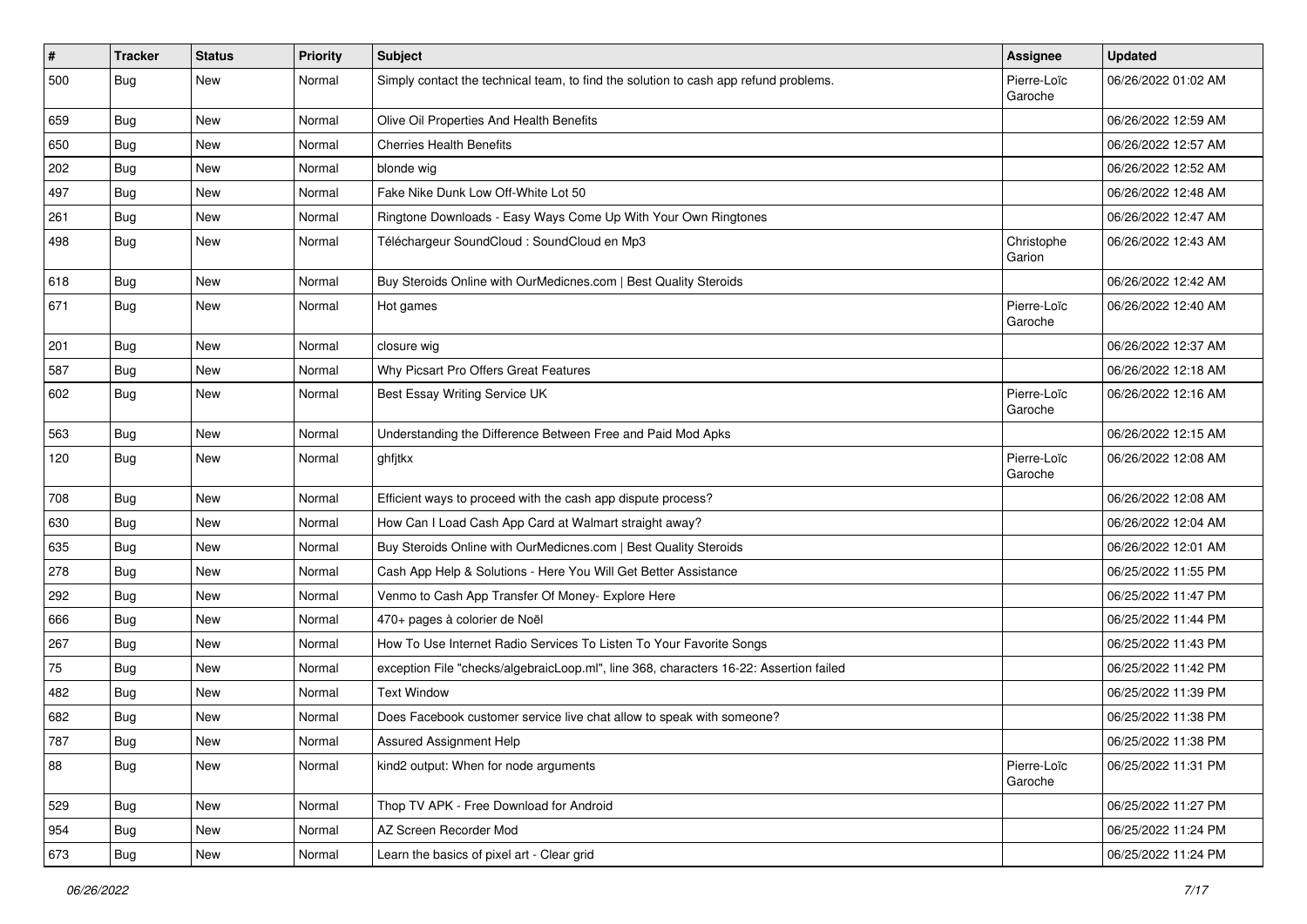| #    | <b>Tracker</b> | <b>Status</b> | <b>Priority</b> | Subject                                                                                                 | Assignee               | <b>Updated</b>      |
|------|----------------|---------------|-----------------|---------------------------------------------------------------------------------------------------------|------------------------|---------------------|
| 227  | Bug            | New           | Normal          | Cash App Help & Solutions - Here You Will Get Better Assistance                                         |                        | 06/25/2022 11:21 PM |
| 197  | Bug            | <b>New</b>    | Normal          | SBL JABORANDI PLUS HAIR OIL - COMPLETE SCALP CARE (100ML)                                               |                        | 06/25/2022 11:20 PM |
| 583  | Bug            | New           | High            | Need the Cash app customer service phone number?                                                        |                        | 06/25/2022 11:18 PM |
| 477  | Bug            | <b>New</b>    | Normal          | What Does Online Coupon Mean?                                                                           |                        | 06/25/2022 11:15 PM |
| 168  | Bug            | New           | Normal          | UFC 256 Live Stream Online                                                                              |                        | 06/25/2022 11:12 PM |
| 742  | Bug            | <b>New</b>    | Normal          | How Long Does Cash App Support Take To Respond For A Better Support?                                    |                        | 06/25/2022 11:00 PM |
| 479  | Bug            | <b>New</b>    | Normal          | Limousine Service Bellevue WA                                                                           |                        | 06/25/2022 10:54 PM |
| 955  | <b>Bug</b>     | New           | Normal          | How Long Does Verification Take On Cash App If You Apply For The Verification?                          | Christophe<br>Garion   | 06/25/2022 10:50 PM |
| 788  | Bug            | <b>New</b>    | Normal          | Intro Maker Mod APK                                                                                     |                        | 06/25/2022 10:48 PM |
| 643  | Bug            | New           | Normal          | Oreo TV Apk Download                                                                                    |                        | 06/25/2022 10:46 PM |
| 282  | Bug            | <b>New</b>    | Normal          | Activate Cash App Card: Learn Simple Steps & Fix Errors                                                 |                        | 06/25/2022 10:37 PM |
| 380  | Bug            | <b>New</b>    | Normal          | Moving Services in McLean VA                                                                            |                        | 06/25/2022 10:36 PM |
| 536  | <b>Bug</b>     | New           | Normal          | How to check the balance on the cash app card                                                           | Hamza<br>Bourbouh      | 06/25/2022 10:34 PM |
| 763  | Bug            | <b>New</b>    | High            | How to Make a Ringtone on Your iPhone                                                                   |                        | 06/25/2022 10:31 PM |
| 800  | Bug            | <b>New</b>    | Normal          | Who Is an ETL Engineer                                                                                  |                        | 06/25/2022 10:31 PM |
| 275  | <b>Bug</b>     | New           | Normal          | Activate Cash App Card With Or Without QR - Step By Step Guide                                          | Pierre-Loïc<br>Garoche | 06/25/2022 10:28 PM |
| 530  | Bug            | <b>New</b>    | Normal          | Cheap Assignment Writing Service UK                                                                     | Anonymous              | 06/25/2022 10:24 PM |
| 1114 | Bug            | <b>New</b>    | Normal          | To control the car, all you must do is click to go left or right and release the button to go straight. |                        | 06/25/2022 10:15 PM |
| 189  | Bug            | New           | Normal          | <b>College Biology Writing Services</b>                                                                 |                        | 06/25/2022 10:12 PM |
| 956  | Bug            | <b>New</b>    | Normal          | FNF Free Mods Online                                                                                    |                        | 06/25/2022 09:59 PM |
| 686  | Bug            | New           | Normal          | Welcome To The Most Demandable Mahipalpur Escorts Agency                                                |                        | 06/25/2022 09:59 PM |
| 532  | Bug            | <b>New</b>    | Normal          | My Assignment Help                                                                                      |                        | 06/25/2022 09:55 PM |
| 507  | Bug            | New           | Normal          | central.bitdefender.com                                                                                 |                        | 06/25/2022 09:53 PM |
| 1106 | Bug            | <b>New</b>    | Normal          | How Do I Get Cash App ++ Without Confronting Any Technical Glitches?                                    |                        | 06/25/2022 09:53 PM |
| 492  | Bug            | New           | Normal          | HD Streamz MOD APK v3.5.5 (Keine Werbung)                                                               |                        | 06/25/2022 09:44 PM |
| 248  | Bug            | New           | Normal          | Mobile ringtones and attractiveness ringtones                                                           |                        | 06/25/2022 09:34 PM |
| 185  | <b>Bug</b>     | New           | Normal          | Non-Plagiarized Research Writing                                                                        |                        | 06/25/2022 09:34 PM |
| 710  | <b>Bug</b>     | New           | Normal          | Take Necessary Assistance If You Are Unable Activate Cash App Card                                      |                        | 06/25/2022 09:26 PM |
| 520  | Bug            | New           | Normal          | What Is The Major Role Of Cash.app/Help and Support Page?                                               |                        | 06/25/2022 09:19 PM |
| 258  | Bug            | New           | Normal          | Fake Nike Dunk High AMBUSH Deep Royal                                                                   |                        | 06/25/2022 09:14 PM |
| 209  | <b>Bug</b>     | New           | Normal          | Neglect to access old Cash App account considering message notice issue? Contact help.                  |                        | 06/25/2022 09:12 PM |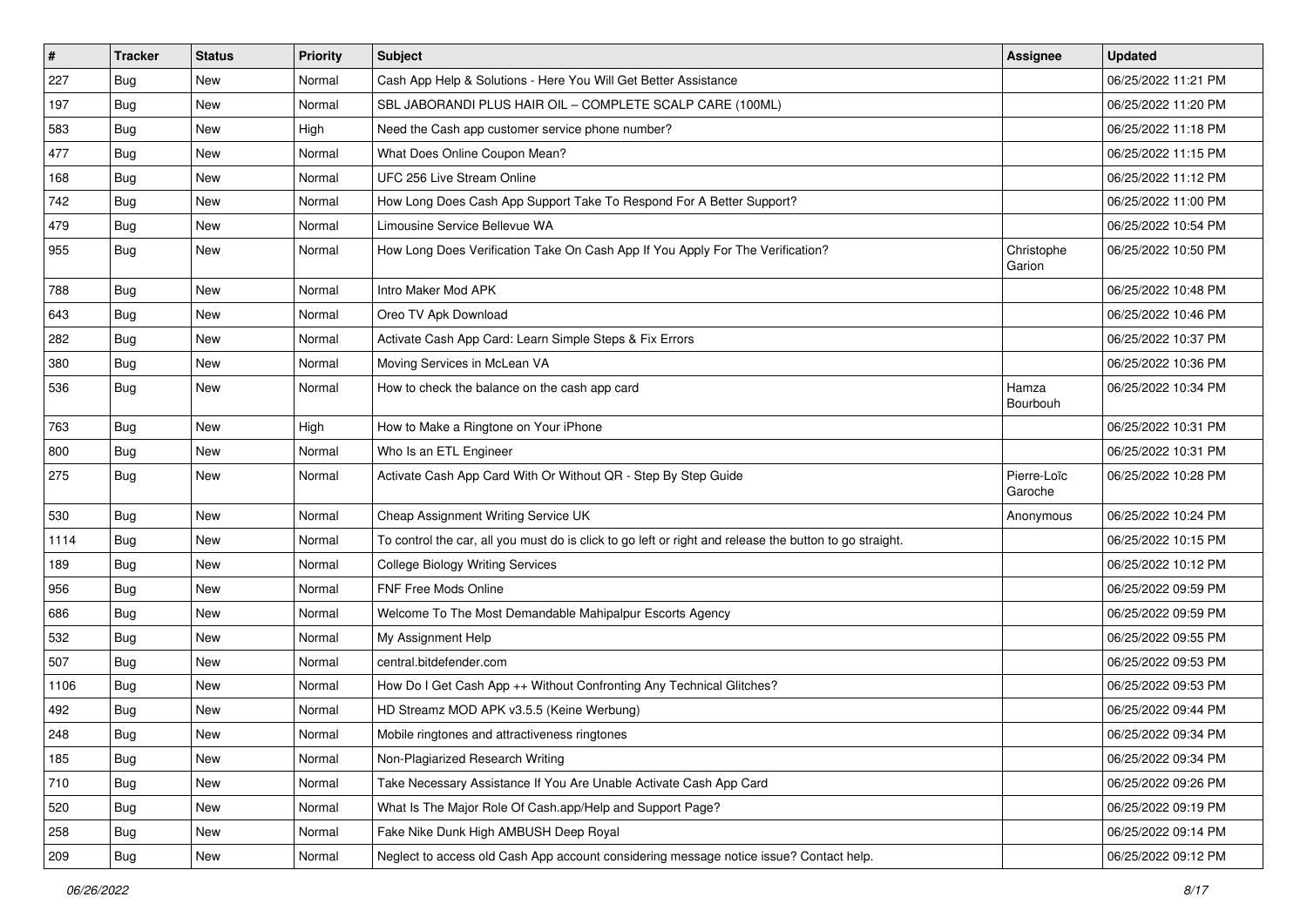| $\vert$ # | <b>Tracker</b> | <b>Status</b> | <b>Priority</b> | <b>Subject</b>                                                            | Assignee               | <b>Updated</b>      |
|-----------|----------------|---------------|-----------------|---------------------------------------------------------------------------|------------------------|---------------------|
| 1103      | Bug            | New           | Normal          | Idle game fix bug                                                         |                        | 06/25/2022 09:08 PM |
| 139       | Bug            | <b>New</b>    | Normal          | relseo                                                                    |                        | 06/25/2022 09:04 PM |
| 979       | Bug            | New           | Normal          | Free Gas Cards for the Unemployed                                         |                        | 06/25/2022 09:02 PM |
| 513       | Bug            | <b>New</b>    | Normal          | Unlock cash app account using the easy steps:                             | Anonymous              | 06/25/2022 08:56 PM |
| 668       | Bug            | New           | Normal          | Get to know Cash App Refund Process here                                  |                        | 06/25/2022 08:53 PM |
| 658       | Bug            | New           | Normal          | Watermelon Nutrition Facts And Health Benefits                            |                        | 06/25/2022 08:47 PM |
| 496       | Bug            | <b>New</b>    | Normal          | What is Live NetTV?                                                       |                        | 06/25/2022 08:43 PM |
| 487       | Bug            | New           | Normal          | Cheap Fake Dunks                                                          |                        | 06/25/2022 08:42 PM |
| 146       | Bug            | <b>New</b>    | Normal          | bayabais                                                                  |                        | 06/25/2022 08:41 PM |
| 488       | Bug            | <b>New</b>    | Normal          | Quick solution to solve cash app dispute by the technical team            |                        | 06/25/2022 08:38 PM |
| 731       | Bug            | New           | Normal          | Avail Of Cash App Customer Service If Unable To Down Cash App Mobile App? |                        | 06/25/2022 08:36 PM |
| 615       | <b>Bug</b>     | <b>New</b>    | Normal          | CheapestMedsShop   100% Safe Medicines Online in USA UK & AUS.            |                        | 06/25/2022 08:36 PM |
| 196       | Bug            | <b>New</b>    | Normal          | Homoeobazaar For Homeopathy Medicines                                     |                        | 06/25/2022 08:34 PM |
| 613       | Bug            | <b>New</b>    | Normal          | Buy Aspadol 100mg Tab Online in US, UK, AU   Erospharmacy                 |                        | 06/25/2022 08:32 PM |
| 695       | Bug            | <b>New</b>    | Normal          | Refer Listas IPTV Apk                                                     |                        | 06/25/2022 08:23 PM |
| 484       | Bug            | New           | Normal          | UK best essay writing service                                             |                        | 06/25/2022 08:18 PM |
| 600       | <b>Bug</b>     | <b>New</b>    | Normal          | Play Store Pro                                                            |                        | 06/25/2022 08:17 PM |
| 205       | Bug            | <b>New</b>    | Low             | Mens Designer Glasses                                                     |                        | 06/25/2022 08:13 PM |
| 225       | <b>Bug</b>     | New           | Normal          | instant personal loan                                                     |                        | 06/25/2022 08:11 PM |
| 219       | <b>Bug</b>     | <b>New</b>    | Normal          | Free Ringtones for Cell Phones.                                           |                        | 06/25/2022 08:07 PM |
| 450       | Bug            | New           | Normal          | Floor Stripping Quincy MA                                                 |                        | 06/25/2022 08:06 PM |
| 244       | Bug            | <b>New</b>    | Normal          | Quels sont les avantages des stations de radio en ligne.                  |                        | 06/25/2022 08:04 PM |
| 312       | Bug            | <b>New</b>    | Normal          | Stain Protection Services in Virginia Beach VA                            |                        | 06/25/2022 07:42 PM |
| 523       | <b>Bug</b>     | New           | Normal          | What Is The Right Google Account Recovery Aid To Regain Account Access?   | Pierre-Loïc<br>Garoche | 06/25/2022 07:41 PM |
| 457       | Bug            | <b>New</b>    | Normal          | Carpet Cleaning Medford MA                                                |                        | 06/25/2022 07:36 PM |
| 183       | Bug            | New           | Normal          | Nursing Assignment Help Online                                            |                        | 06/25/2022 07:34 PM |
| 696       | <b>Bug</b>     | New           | Normal          | How to Install the TuMangaOnline App                                      |                        | 06/25/2022 07:31 PM |
| 525       | <b>Bug</b>     | New           | Normal          | If you don't have a QR code: How to activate cash app card in app         |                        | 06/25/2022 07:30 PM |
| 184       | <b>Bug</b>     | New           | Normal          | Affordable Business Writing Services                                      |                        | 06/25/2022 07:28 PM |
| 704       | Bug            | New           | Normal          | Reach support team of Chime Customer Service for instant help             |                        | 06/25/2022 07:25 PM |
| 400       | <b>Bug</b>     | New           | Normal          | Office Moving Services in Potomac MD                                      |                        | 06/25/2022 07:17 PM |
| 1018      | <b>Bug</b>     | New           | Normal          | So erhalten Sie ein kostenloses Hörbuch                                   |                        | 06/25/2022 07:15 PM |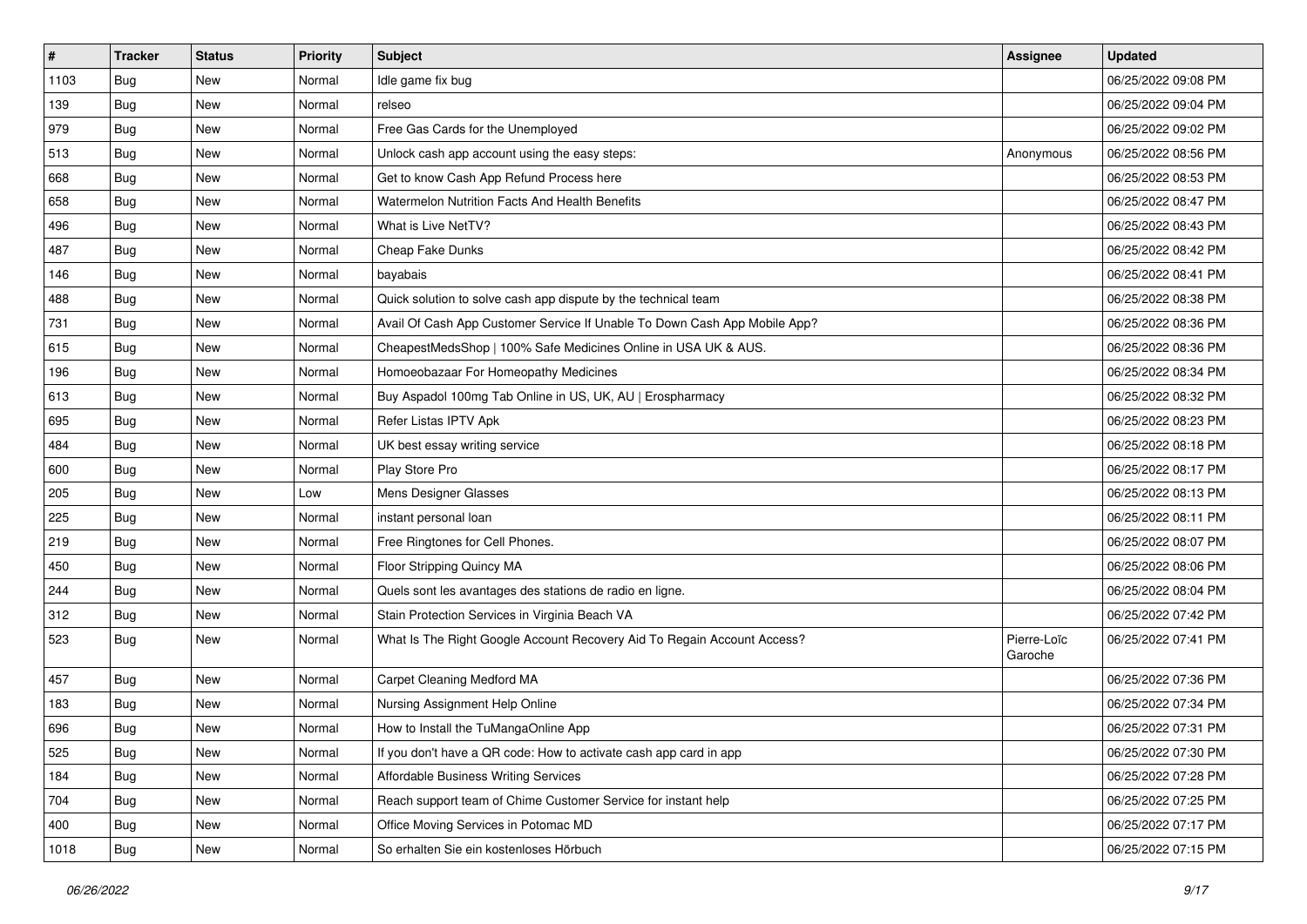| $\vert$ # | <b>Tracker</b> | <b>Status</b> | <b>Priority</b> | <b>Subject</b>                                                                   | Assignee             | <b>Updated</b>      |
|-----------|----------------|---------------|-----------------|----------------------------------------------------------------------------------|----------------------|---------------------|
| 465       | Bug            | New           | Normal          | Carpet Cleaning Westchester MA                                                   |                      | 06/25/2022 07:11 PM |
| 269       | Bug            | <b>New</b>    | Normal          | Is there such a site for app design?                                             | Anonymous            | 06/25/2022 07:09 PM |
| 524       | Bug            | New           | Normal          | How Does Google Account Recovery Work If Your Account Is Hacked?                 |                      | 06/25/2022 07:08 PM |
| 178       | Bug            | <b>New</b>    | Normal          | transparent lace wigs                                                            |                      | 06/25/2022 07:07 PM |
| 336       | Bug            | <b>New</b>    | Normal          | Tile & Grout Cleaning Services in Norfolk VA                                     |                      | 06/25/2022 06:58 PM |
| 716       | Bug            | New           | Normal          | La celebración de un BabyShower.                                                 |                      | 06/25/2022 06:52 PM |
| 564       | Bug            | <b>New</b>    | Normal          | How To Install RepelisPlus On Your Android Phone?                                |                      | 06/25/2022 06:46 PM |
| 579       | Bug            | <b>New</b>    | Normal          | YOUR CV MAKES YOUR FIRST IMPRESSION                                              | Christophe<br>Garion | 06/25/2022 06:46 PM |
| 157       | Bug            | <b>New</b>    | Normal          | Forget cash app pin                                                              |                      | 06/25/2022 06:45 PM |
| 246       | Bug            | New           | Normal          | The Beast App                                                                    |                      | 06/25/2022 06:42 PM |
| 345       | <b>Bug</b>     | <b>New</b>    | Normal          | Stain Protection Services in Chesapeake VA                                       |                      | 06/25/2022 06:38 PM |
| 233       | Bug            | <b>New</b>    | Normal          | Anauthorsway.com: My User Experience                                             |                      | 06/25/2022 06:28 PM |
| 494       | Bug            | New           | Normal          | <b>Buy Discussion Post</b>                                                       |                      | 06/25/2022 06:26 PM |
| 770       | Bug            | <b>New</b>    | Normal          | Canon IJ Network Tool                                                            |                      | 06/25/2022 06:23 PM |
| 1024      | <b>Bug</b>     | New           | Normal          | How to choose the right broker                                                   |                      | 06/25/2022 06:23 PM |
| 1025      | <b>Bug</b>     | <b>New</b>    | Normal          | how to change the logo in wordpress                                              |                      | 06/25/2022 06:20 PM |
| 1026      | Bug            | <b>New</b>    | Normal          | New Puzzle Game for All Age - Dordle                                             |                      | 06/25/2022 06:17 PM |
| 1027      | <b>Bug</b>     | New           | Normal          | Word hurdle: Viral and Fun Online Game                                           |                      | 06/25/2022 06:13 PM |
| 526       | Bug            | <b>New</b>    | Normal          | Soundcloud to mp3 converter - Download Soundcloud songs                          |                      | 06/25/2022 05:36 PM |
| 567       | Bug            | <b>New</b>    | Normal          | Singapore assignment help                                                        |                      | 06/25/2022 05:20 PM |
| 804       | <b>Bug</b>     | <b>New</b>    | Normal          | Review                                                                           |                      | 06/25/2022 05:07 PM |
| 709       | <b>Bug</b>     | <b>New</b>    | Normal          | How To Load Cash App Card At Walmart Without Having To Face Any Hassle?          |                      | 06/25/2022 05:02 PM |
| 636       | Bug            | New           | Normal          | What is the most popular furniture color?                                        |                      | 06/25/2022 04:57 PM |
| 133       | <b>Bug</b>     | <b>New</b>    | Normal          | craftlabs                                                                        |                      | 06/25/2022 04:43 PM |
| 590       | Bug            | <b>New</b>    | Normal          | Follow proper initiatives to check my cash app card balance:                     |                      | 06/25/2022 04:29 PM |
| 798       | Bug            | New           | Normal          | Who Is an ETL Engineer                                                           |                      | 06/25/2022 04:19 PM |
| 483       | <b>Bug</b>     | New           | Normal          | UK best essay writing service                                                    |                      | 06/25/2022 04:05 PM |
| 634       | <b>Bug</b>     | New           | Normal          | Buy Vidalista Tablets (Tadalafil) at [\$25 OFF + Free Shipping] Vidalistatablets |                      | 06/25/2022 04:00 PM |
| 598       | <b>Bug</b>     | New           | Normal          | Universo s / f Download                                                          |                      | 06/25/2022 03:38 PM |
| 1077      | Bug            | New           | Normal          | Les excellentes façons d'utiliser ces images                                     |                      | 06/25/2022 03:19 PM |
| 653       | <b>Bug</b>     | New           | Normal          | Jujube (Jinjoles): Properties And Health Benefits                                |                      | 06/25/2022 03:18 PM |
| 735       | <b>Bug</b>     | New           | Normal          | A quick fix of how to get money back from cash app stocks                        |                      | 06/25/2022 02:59 PM |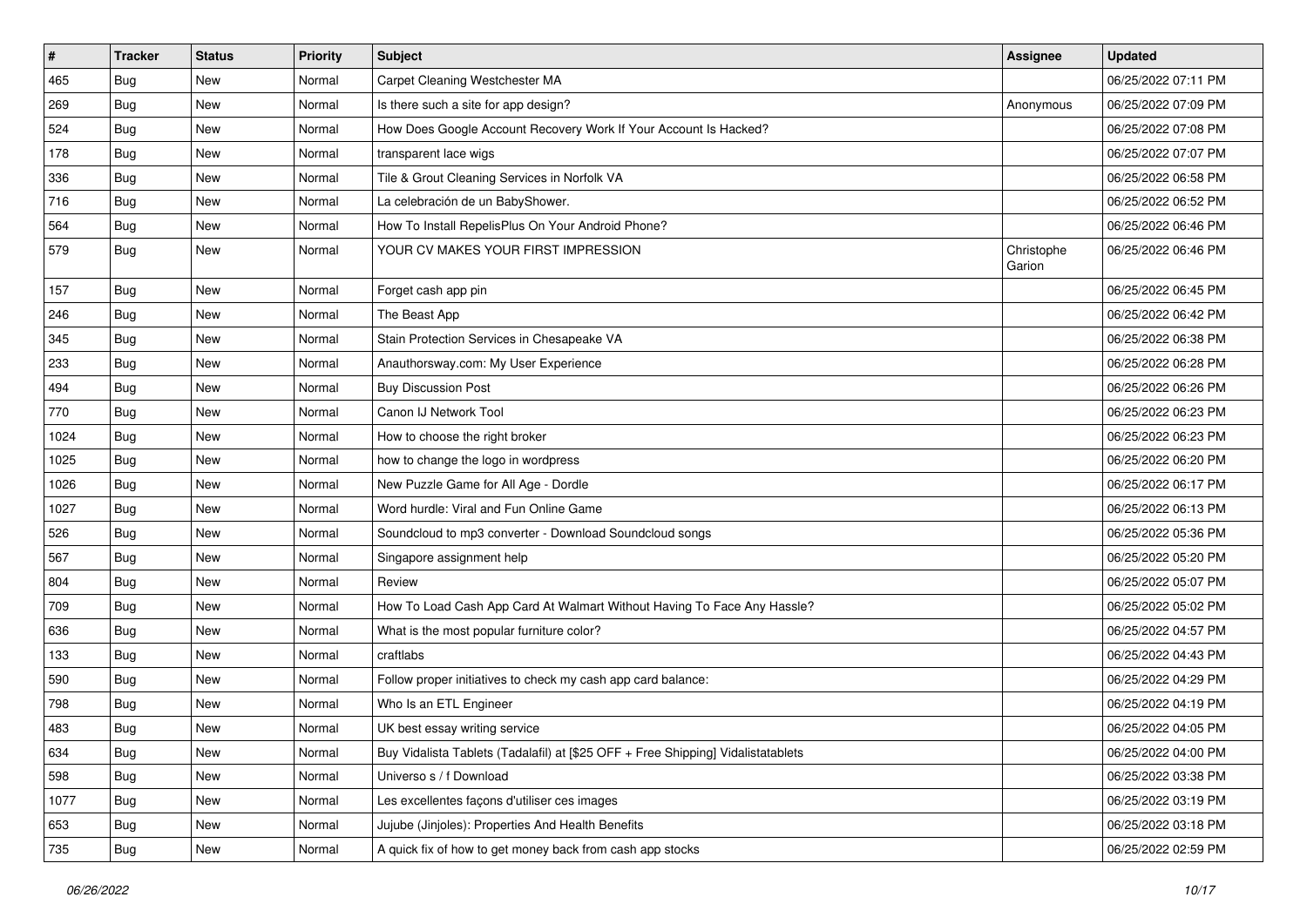| $\pmb{\sharp}$ | <b>Tracker</b> | <b>Status</b> | <b>Priority</b> | <b>Subject</b>                                                                   | <b>Assignee</b>        | <b>Updated</b>      |
|----------------|----------------|---------------|-----------------|----------------------------------------------------------------------------------|------------------------|---------------------|
| 534            | Bug            | <b>New</b>    | Normal          | Know how to initiate cash app refund by contacting the technical team            | Pierre-Loïc<br>Garoche | 06/25/2022 02:56 PM |
| 528            | Bug            | <b>New</b>    | Normal          | Korean Mag                                                                       |                        | 06/25/2022 02:44 PM |
| 694            | Bug            | <b>New</b>    | Normal          | How to Get Guidance On How To Cash App Withdrawal Limit?                         | Christophe<br>Garion   | 06/25/2022 02:42 PM |
| 508            | Bug            | <b>New</b>    | Normal          | hire a professional dissertation help                                            |                        | 06/25/2022 02:40 PM |
| 504            | Bug            | <b>New</b>    | Normal          | A beginner should always look for online Java assignment help!                   |                        | 06/25/2022 02:35 PM |
| 234            | Bug            | New           | Normal          | My Personal Experience With the College Writing Services                         |                        | 06/25/2022 02:33 PM |
| 720            | Bug            | <b>New</b>    | Normal          | How does Cash App Phone Number provide a quick treatment?                        |                        | 06/25/2022 02:32 PM |
| 556            | Bug            | New           | Normal          | Play Game Mod Apk With Your Friends                                              |                        | 06/25/2022 02:31 PM |
| 584            | Bug            | <b>New</b>    | Normal          | Want the cash app customer service number to check balance?                      |                        | 06/25/2022 02:30 PM |
| 722            | <b>Bug</b>     | <b>New</b>    | Normal          | Vergrößern Sie Instagram-Fotos mit instazoom                                     | Christophe<br>Garion   | 06/25/2022 02:24 PM |
| 822            | Bug            | <b>New</b>    | Normal          | Dowload Your Boyfriend Game                                                      |                        | 06/25/2022 02:15 PM |
| 667            | Bug            | <b>New</b>    | Normal          | What Is a Ringtone?                                                              |                        | 06/25/2022 02:04 PM |
| 703            | Bug            | New           | Normal          | For real-time help, dial Facebook customer service number                        |                        | 06/25/2022 02:00 PM |
| 250            | Bug            | <b>New</b>    | Normal          | Reviews of phone ringtones                                                       |                        | 06/25/2022 01:59 PM |
| 619            | Bug            | New           | Normal          | Online Trusted Medicine Store in US for Health - Genericmedsupply                |                        | 06/25/2022 01:55 PM |
| 486            | Bug            | <b>New</b>    | Low             | <b>HP Wireless Printer Setup</b>                                                 | Anonymous              | 06/25/2022 01:34 PM |
| 490            | Bug            | <b>New</b>    | Normal          | Unlock cash app account by getting quick solutions from the technical executives |                        | 06/25/2022 01:20 PM |
| 190            | Bug            | <b>New</b>    | Normal          | All About Cash App Transfer Fail Problems                                        |                        | 06/25/2022 01:12 PM |
| 188            | Bug            | New           | Normal          | Why are university students buying assignments online?                           | Pierre-Loïc<br>Garoche | 06/25/2022 12:49 PM |
| 638            | <b>Bug</b>     | <b>New</b>    | Normal          | Run 3 game                                                                       |                        | 06/25/2022 12:48 PM |
| 797            | Bug            | New           | Normal          | Psychedelic                                                                      | Christophe<br>Garion   | 06/25/2022 12:37 PM |
| 588            | Bug            | New           | Normal          | YouTube Vanced Apk Manager App - Como instalá-lo                                 |                        | 06/25/2022 12:21 PM |
| 689            | Bug            | New           | Normal          | How to use twitch.tv/activate?                                                   |                        | 06/25/2022 12:12 PM |
| 715            | Bug            | New           | Normal          | Puppy Playtime Descargar gratis                                                  |                        | 06/25/2022 12:10 PM |
| 808            | Bug            | <b>New</b>    | Normal          | Sinnvolle Guten-Morgen-Grüße                                                     |                        | 06/25/2022 12:09 PM |
| 347            | Bug            | <b>New</b>    | Normal          | Eco/Green Cleaning Services in Chesapeake VA                                     |                        | 06/25/2022 12:06 PM |
| 723            | Bug            | <b>New</b>    | High            | The best horror game in 2021                                                     | Christophe<br>Garion   | 06/25/2022 11:56 AM |
| 805            | Bug            | New           | Normal          | Ketamine Online Store                                                            | Christophe<br>Garion   | 06/25/2022 11:28 AM |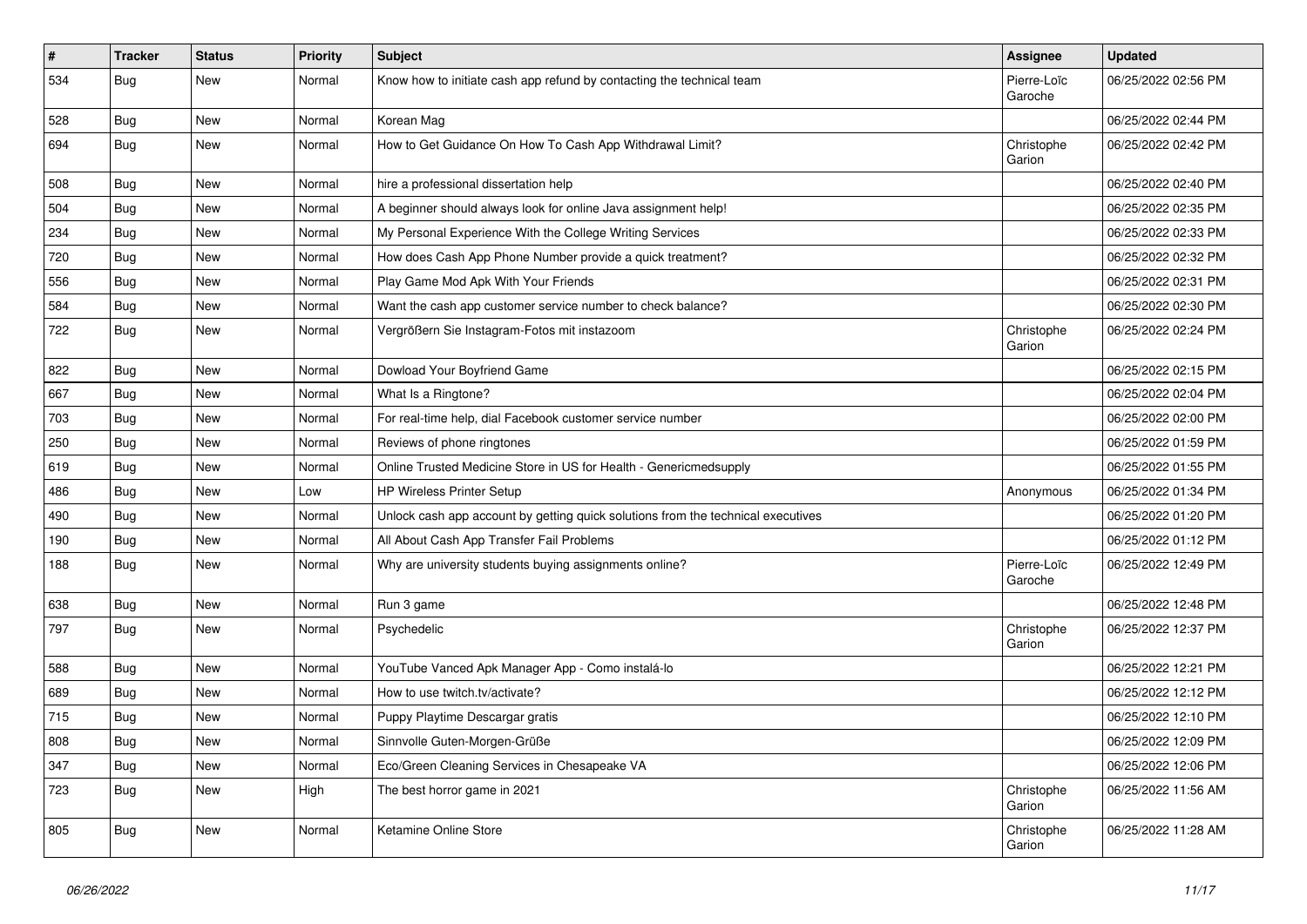| $\vert$ # | <b>Tracker</b> | <b>Status</b> | <b>Priority</b> | Subject                                                                                                                                                                                                                                                               | Assignee               | <b>Updated</b>      |
|-----------|----------------|---------------|-----------------|-----------------------------------------------------------------------------------------------------------------------------------------------------------------------------------------------------------------------------------------------------------------------|------------------------|---------------------|
| 789       | Bug            | New           | Normal          | Full version                                                                                                                                                                                                                                                          |                        | 06/25/2022 11:26 AM |
| 777       | Bug            | <b>New</b>    | Normal          | Obtain driving instructions using Google Maps.                                                                                                                                                                                                                        |                        | 06/25/2022 11:21 AM |
| 687       | Bug            | New           | Normal          | How to use twitch.tv/activate?                                                                                                                                                                                                                                        |                        | 06/25/2022 10:58 AM |
| 724       | Bug            | <b>New</b>    | Normal          | Dial Chime Customer support number for a quick response                                                                                                                                                                                                               |                        | 06/25/2022 10:58 AM |
| 538       | Bug            | <b>New</b>    | Normal          | Will cash app refund money if scammed quickly?                                                                                                                                                                                                                        |                        | 06/25/2022 10:20 AM |
| 518       | Bug            | New           | Normal          | How To Check The Balance Of Cash App Account By Taking Cash App Support?                                                                                                                                                                                              |                        | 06/25/2022 10:09 AM |
| 765       | Bug            | <b>New</b>    | Normal          | Follow proper initiatives to check my cash app                                                                                                                                                                                                                        |                        | 06/25/2022 10:08 AM |
| 239       | Bug            | New           | Normal          | Algunas características más de Choices MOD APK                                                                                                                                                                                                                        |                        | 06/25/2022 10:05 AM |
| 143       | Bug            | <b>New</b>    | Normal          | Bob lace front wigs                                                                                                                                                                                                                                                   |                        | 06/25/2022 10:05 AM |
| 641       | Bug            | <b>New</b>    | Normal          | Get Best Economics Dissertation Writing Service                                                                                                                                                                                                                       |                        | 06/25/2022 10:04 AM |
| 672       | Bug            | <b>New</b>    | Normal          | The easiest way to delete ringtones on iPhone                                                                                                                                                                                                                         |                        | 06/25/2022 10:02 AM |
| 138       | Bug            | New           | Normal          | own-sweethome                                                                                                                                                                                                                                                         |                        | 06/25/2022 09:59 AM |
| 593       | Bug            | New           | Normal          | Eiffel Spark Ultimate C2 SN series is a fully synthetic range of advanced performance engine oils blended in high<br>performance fully synthetic (PAO – polyalphaolefin) basestocks fortified with advanced technology additive<br>system, specifically formulated to |                        | 06/25/2022 09:51 AM |
| 711       | Bug            | New           | Normal          | Human Fall Flat Apk Download                                                                                                                                                                                                                                          |                        | 06/25/2022 09:44 AM |
| 1126      | Bug            | <b>New</b>    | Normal          | 1PLSD                                                                                                                                                                                                                                                                 |                        | 06/25/2022 09:36 AM |
| 218       | Bug            | New           | Normal          | Popular Educational trends                                                                                                                                                                                                                                            |                        | 06/25/2022 09:30 AM |
| 922       | Bug            | <b>New</b>    | Normal          | Why Is The Need For Assignment Writing Services?                                                                                                                                                                                                                      |                        | 06/25/2022 09:26 AM |
| 474       | Bug            | <b>New</b>    | Normal          | Floor Waxing Arlington MA                                                                                                                                                                                                                                             |                        | 06/25/2022 09:26 AM |
| 194       | Bug            | <b>New</b>    | Normal          | lace closure wigs                                                                                                                                                                                                                                                     |                        | 06/25/2022 09:18 AM |
| 519       | Bug            | <b>New</b>    | Normal          | Are you finding online UK Assignment writers?                                                                                                                                                                                                                         |                        | 06/25/2022 08:58 AM |
| 569       | <b>Bug</b>     | New           | Normal          | What is the incoming and outgoing mail server for Outlook IMAP settings?                                                                                                                                                                                              | Pierre-Loïc<br>Garoche | 06/25/2022 08:53 AM |
| 505       | Bug            | <b>New</b>    | Normal          | www.trendmicro.com/activate                                                                                                                                                                                                                                           |                        | 06/25/2022 08:51 AM |
| 167       | Bug            | <b>New</b>    | Normal          | instant loan without documents                                                                                                                                                                                                                                        | Anonymous              | 06/25/2022 08:50 AM |
| 149       | Bug            | New           | Normal          | dftgy                                                                                                                                                                                                                                                                 |                        | 06/25/2022 07:33 AM |
| 114       | <b>Bug</b>     | <b>New</b>    | Normal          | <b>Medical Research Writing Services</b>                                                                                                                                                                                                                              |                        | 06/25/2022 07:20 AM |
| 651       | Bug            | New           | Normal          | Salmon Health Benefits                                                                                                                                                                                                                                                |                        | 06/25/2022 07:05 AM |
| 684       | <b>Bug</b>     | New           | Normal          | Difference between paper map and online map                                                                                                                                                                                                                           |                        | 06/25/2022 06:57 AM |
| 780       | <b>Bug</b>     | New           | Normal          | Best Whatsapp Modified APKs                                                                                                                                                                                                                                           | Pierre-Loïc<br>Garoche | 06/25/2022 06:54 AM |
| 317       | <b>Bug</b>     | New           | Normal          | Eco/Green Cleaning Services in Virginia Beach VA                                                                                                                                                                                                                      |                        | 06/25/2022 06:50 AM |
| 164       | Bug            | New           | Normal          | dfgbd                                                                                                                                                                                                                                                                 |                        | 06/25/2022 06:49 AM |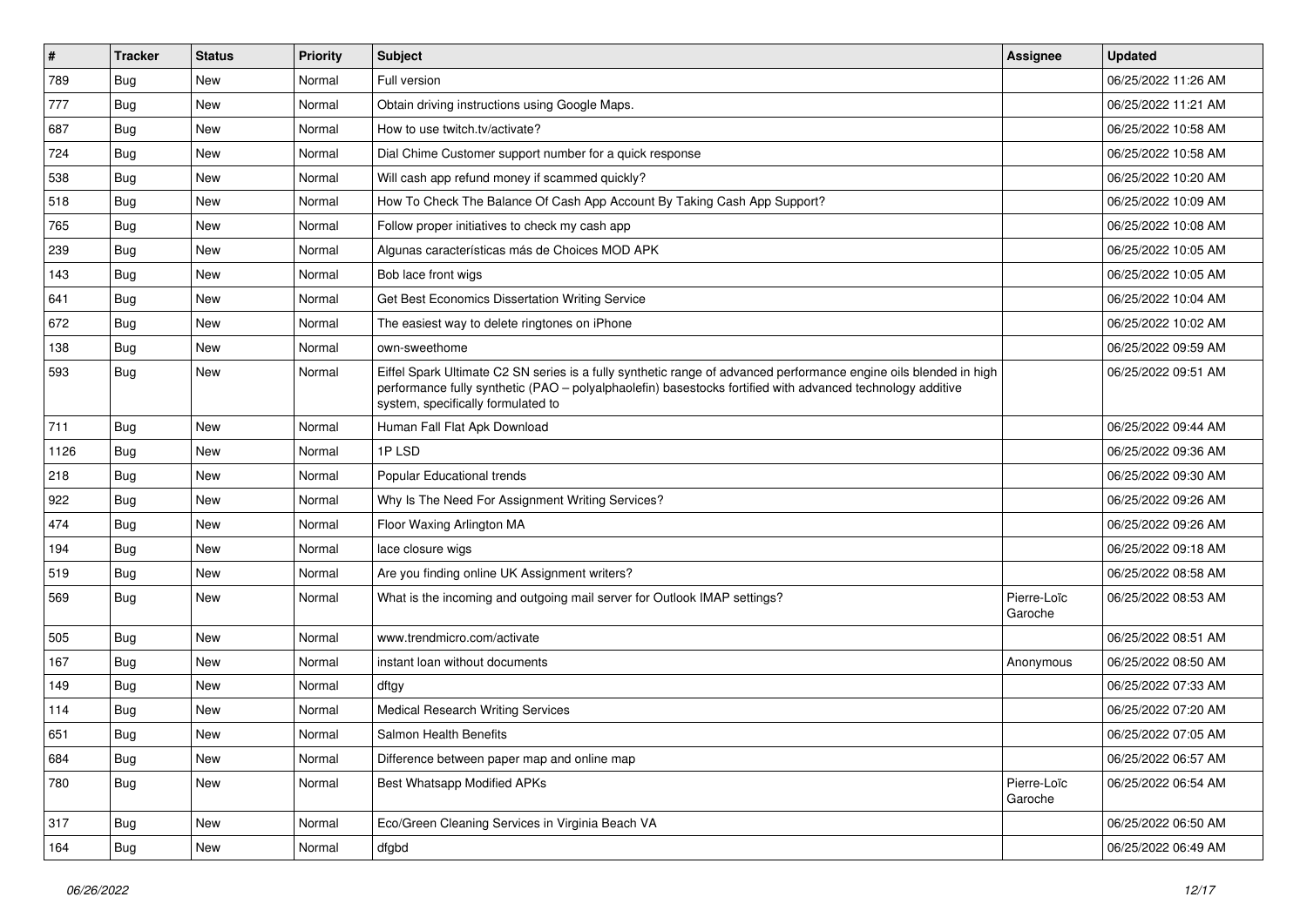| $\sharp$ | <b>Tracker</b> | <b>Status</b> | <b>Priority</b> | <b>Subject</b>                                                                                                  | <b>Assignee</b>        | <b>Updated</b>      |
|----------|----------------|---------------|-----------------|-----------------------------------------------------------------------------------------------------------------|------------------------|---------------------|
| 595      | Bug            | New           | Normal          | RFM Online - une révolution dans la gestion de l'identité numérique                                             |                        | 06/25/2022 06:29 AM |
| 726      | Bug            | <b>New</b>    | Normal          | Mobile Application Development Services                                                                         |                        | 06/25/2022 06:02 AM |
| 697      | Bug            | <b>New</b>    | Normal          | How to Descargar Pura TV For Android                                                                            |                        | 06/25/2022 06:01 AM |
| 571      | <b>Bug</b>     | <b>New</b>    | Normal          | How may the Cash app dispute your trade?                                                                        | Pierre-Loïc<br>Garoche | 06/25/2022 05:15 AM |
| 769      | Bug            | <b>New</b>    | Normal          | check my cash app                                                                                               |                        | 06/25/2022 04:55 AM |
| 533      | Bug            | New           | Normal          | How to complete the homework assignments in economics in the easiest way?                                       |                        | 06/25/2022 04:41 AM |
| 645      | Bug            | <b>New</b>    | Normal          | thong tin chinh xac nhat hom nay                                                                                |                        | 06/25/2022 04:16 AM |
| 506      | Bug            | New           | Normal          | www.trendmicro.com/activate                                                                                     |                        | 06/25/2022 04:04 AM |
| 515      | Bug            | <b>New</b>    | Normal          | Fragment Nike Dunk High Tokyo Fake                                                                              |                        | 06/25/2022 03:13 AM |
| 280      | Bug            | New           | Normal          | Pacific Web Design                                                                                              |                        | 06/25/2022 02:56 AM |
| 315      | Bug            | <b>New</b>    | Normal          | Dissertation help UK                                                                                            |                        | 06/25/2022 02:51 AM |
| 784      | Bug            | New           | Normal          | How To Add Money On Cash App Card And Check The Funds?                                                          |                        | 06/25/2022 02:10 AM |
| 235      | Bug            | <b>New</b>    | Low             | HP Printer Assistant Software   Download & Install HP Assistant                                                 |                        | 06/25/2022 02:09 AM |
| 773      | Bug            | New           | Normal          | Spades - Play online free                                                                                       |                        | 06/25/2022 02:00 AM |
| 113      | Bug            | <b>New</b>    | Normal          | ufc 254 live                                                                                                    |                        | 06/25/2022 01:50 AM |
| 206      | Bug            | New           | Low             | <b>Cheap Electric Bikes</b>                                                                                     |                        | 06/25/2022 01:44 AM |
| 690      | Bug            | New           | Normal          | campervan hire                                                                                                  |                        | 06/25/2022 01:32 AM |
| 781      | Bug            | New           | Normal          | Free Whatsapp Group to Join                                                                                     |                        | 06/25/2022 01:25 AM |
| 627      | Bug            | <b>New</b>    | Normal          | <b>HELO</b>                                                                                                     |                        | 06/25/2022 01:05 AM |
| 129      | Bug            | <b>New</b>    | Normal          | xcvgbgh                                                                                                         |                        | 06/25/2022 12:48 AM |
| 344      | Bug            | <b>New</b>    | Normal          | Odor Removal Services in Chesapeake VA                                                                          |                        | 06/25/2022 12:42 AM |
| 802      | Bug            | <b>New</b>    | Normal          | Who Is an ETL Engineer                                                                                          |                        | 06/25/2022 12:34 AM |
| 182      | Bug            | <b>New</b>    | Normal          | <b>Healthcare Custom Writing Services</b>                                                                       |                        | 06/25/2022 12:31 AM |
| 123      | Bug            | <b>New</b>    | Normal          | https://www.reddit.com/r/NRLgrandfinal2020/                                                                     |                        | 06/25/2022 12:24 AM |
| 489      | Bug            | <b>New</b>    | Normal          | Get cash app refund instantly if sent to the wrong person                                                       |                        | 06/25/2022 12:09 AM |
| 809      | Bug            | <b>New</b>    | Normal          | Smash Karts - immerse yourself in the exciting race                                                             |                        | 06/24/2022 11:37 PM |
| 128      | Bug            | New           | Normal          | dfgbd                                                                                                           |                        | 06/24/2022 11:28 PM |
| 565      | Bug            | <b>New</b>    | Normal          | How To Install RepelisPlus On Your Android Phone?                                                               |                        | 06/24/2022 11:27 PM |
| 801      | Bug            | <b>New</b>    | Normal          | Who Is an ETL Engineer                                                                                          |                        | 06/24/2022 11:18 PM |
| 210      | Bug            | <b>New</b>    | Normal          | Issue with check symbol in Cash App? Dial assist number with calling Cash App customer service phone<br>number. |                        | 06/24/2022 10:52 PM |
| 316      | Bug            | <b>New</b>    | Normal          | Finden Sie den besten Klingelton für Ihr Telefon                                                                |                        | 06/24/2022 10:28 PM |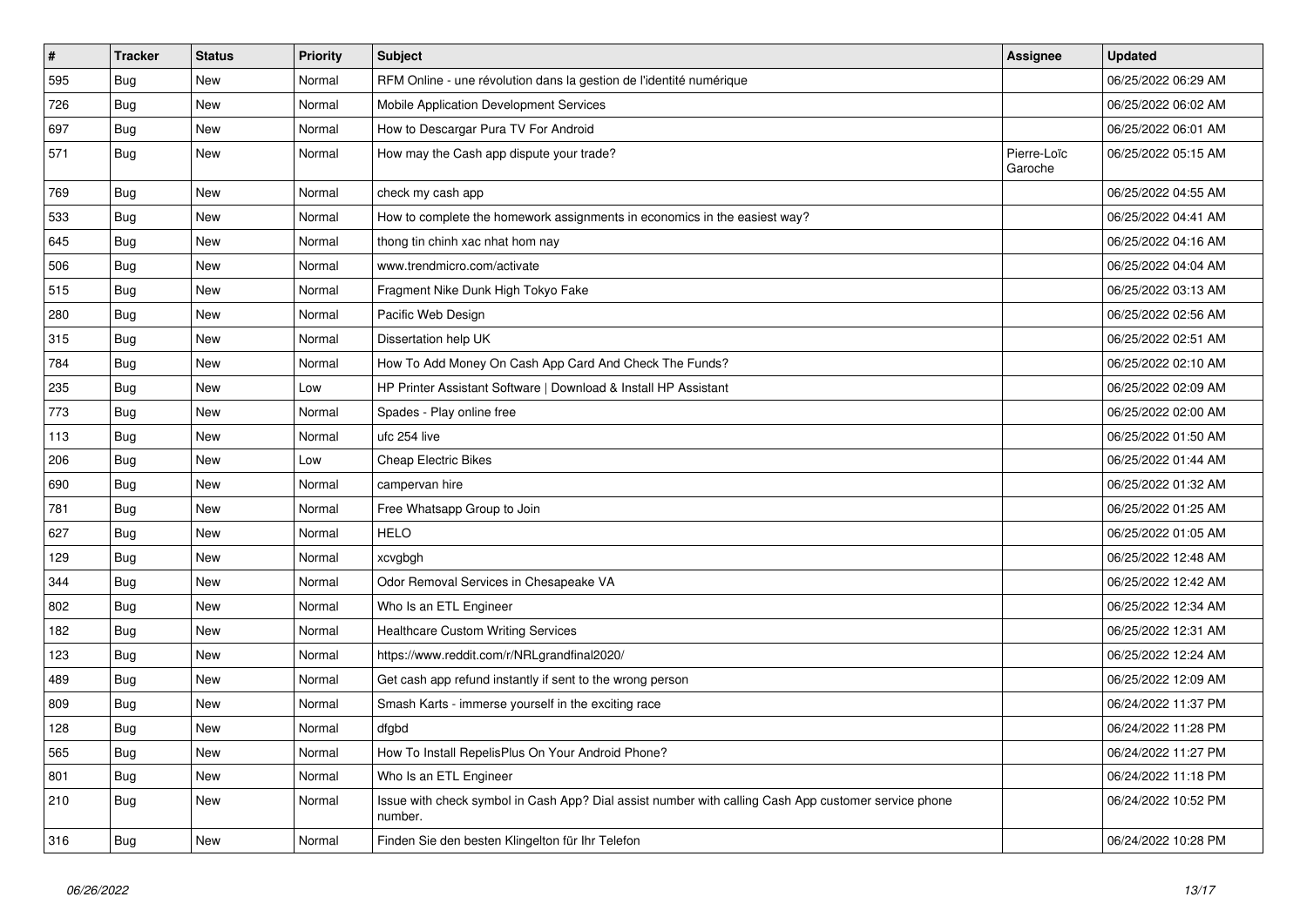| $\vert$ # | <b>Tracker</b> | <b>Status</b> | <b>Priority</b> | <b>Subject</b>                                                            | Assignee               | <b>Updated</b>      |
|-----------|----------------|---------------|-----------------|---------------------------------------------------------------------------|------------------------|---------------------|
| 674       | <b>Bug</b>     | New           | Normal          | The best game in 2021                                                     | Pierre-Loïc<br>Garoche | 06/24/2022 10:05 PM |
| 247       | Bug            | <b>New</b>    | Normal          | best 4 Channel Amp                                                        |                        | 06/24/2022 09:44 PM |
| 721       | <b>Bug</b>     | <b>New</b>    | Normal          | Cómo instalar un Mod Apk                                                  |                        | 06/24/2022 09:39 PM |
| 707       | Bug            | <b>New</b>    | Normal          | Why Accounting Assignments Are Beneficial For The Students?               | Pierre-Loïc<br>Garoche | 06/24/2022 09:16 PM |
| 589       | Bug            | New           | Normal          | How can I get the cash app phone number of customer support?              |                        | 06/24/2022 08:57 PM |
| 568       | Bug            | <b>New</b>    | Normal          | Instale a versão mais recente do YouTube Premium                          |                        | 06/24/2022 08:51 PM |
| 623       | Bug            | <b>New</b>    | Normal          | Listen to online radio stations for mobile phones                         |                        | 06/24/2022 08:21 PM |
| 640       | Bug            | <b>New</b>    | Normal          | play game with me                                                         |                        | 06/24/2022 08:20 PM |
| 759       | Bug            | New           | Normal          | Canon IJ Network Tool                                                     | Pierre-Loïc<br>Garoche | 06/24/2022 08:18 PM |
| 537       | Bug            | <b>New</b>    | Normal          | Get tech assistance with customer support on ATT Yahoo email login issue. |                        | 06/24/2022 08:07 PM |
| 664       | Bug            | <b>New</b>    | Normal          | Tea TV Apk Download - The Best Way to Watch Movies Offline                |                        | 06/24/2022 08:01 PM |
| 629       | Bug            | <b>New</b>    | Normal          | How Can I Load Cash App Card at Walmart straight away?                    |                        | 06/24/2022 07:55 PM |
| 719       | Bug            | <b>New</b>    | Normal          | How Do I Send \$5000 Through Cash App Account With Ease?                  |                        | 06/24/2022 07:15 PM |
| 622       | Bug            | <b>New</b>    | Normal          | CheapestMedsShop   100% Safe Medicines Online in UK & AUS.                |                        | 06/24/2022 07:10 PM |
| 549       | Bug            | <b>New</b>    | Normal          | Radio Luisteren                                                           |                        | 06/24/2022 07:01 PM |
| 555       | Bug            | New           | Normal          | web design development in hyderabad                                       |                        | 06/24/2022 06:49 PM |
| 150       | Bug            | New           | Normal          | dfgh                                                                      |                        | 06/24/2022 06:46 PM |
| 231       | Bug            | <b>New</b>    | Normal          | Is the ringtone download difficult or not?                                | Pierre-Loïc<br>Garoche | 06/24/2022 06:35 PM |
| 574       | Bug            | <b>New</b>    | Normal          | How to fix the Epson printer offline issue due to a wired connection?     |                        | 06/24/2022 06:23 PM |
| 604       | Bug            | <b>New</b>    | Normal          | Idle Game Online                                                          |                        | 06/24/2022 06:16 PM |
| 473       | Bug            | <b>New</b>    | Normal          | Floor Stripping Arlington MA                                              |                        | 06/24/2022 06:14 PM |
| 257       | Bug            | <b>New</b>    | Normal          | Best latte machines                                                       |                        | 06/24/2022 06:11 PM |
| 470       | <b>Bug</b>     | New           | Normal          | Commercial Floor Cleaning Westchester MA                                  |                        | 06/24/2022 06:00 PM |
| 461       | Bug            | New           | Normal          | Germs Removal Medford MA                                                  |                        | 06/24/2022 05:59 PM |
| 547       | <b>Bug</b>     | <b>New</b>    | Normal          | Get rid of the issue of cash app down by calling experts.                 |                        | 06/24/2022 05:42 PM |
| 764       | <b>Bug</b>     | New           | Normal          | What is available to see what I can watch HBO Max?                        |                        | 06/24/2022 05:42 PM |
| 577       | Bug            | <b>New</b>    | Normal          | Follow these easy steps to make Admiral Casino Login                      |                        | 06/24/2022 05:34 PM |
| 603       | <b>Bug</b>     | New           | Normal          | Premiere gratuito da lista de IPTV                                        |                        | 06/24/2022 05:30 PM |
| 466       | <b>Bug</b>     | New           | Normal          | Floor Stripping Westchester MA                                            |                        | 06/24/2022 05:26 PM |
| 193       | <b>Bug</b>     | New           | Normal          | 18% Discount on Homeopathic medicines                                     |                        | 06/24/2022 05:20 PM |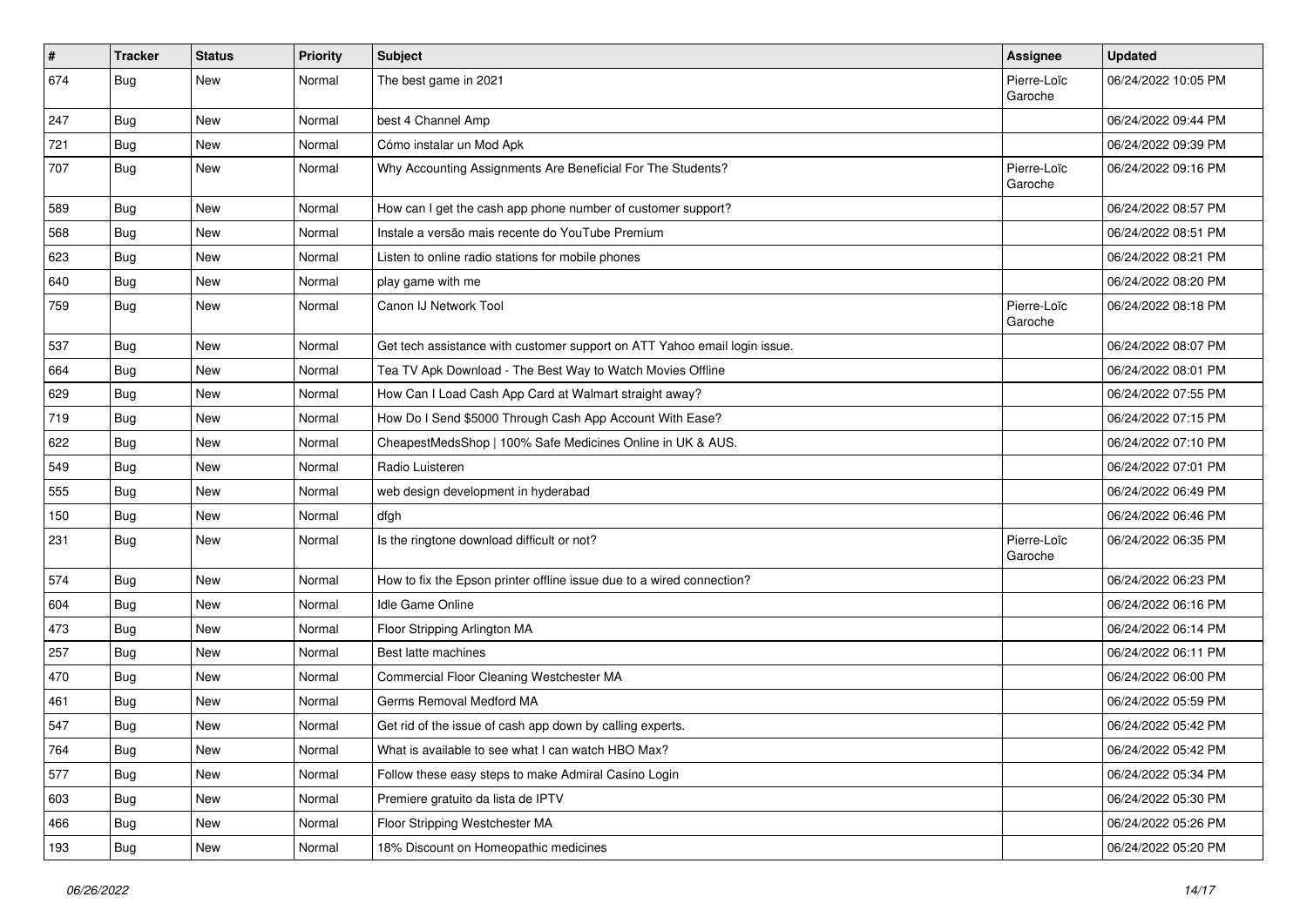| $\pmb{\#}$ | <b>Tracker</b> | <b>Status</b> | Priority | Subject                                                                          | Assignee               | <b>Updated</b>      |
|------------|----------------|---------------|----------|----------------------------------------------------------------------------------|------------------------|---------------------|
| 662        | Bug            | New           | Normal   | Oreo TV Download - The Easiest Way to Watch Live TV                              |                        | 06/24/2022 05:18 PM |
| 581        | Bug            | <b>New</b>    | Normal   | E-Learning Course Help                                                           |                        | 06/24/2022 05:18 PM |
| 597        | Bug            | New           | Normal   | Universo s / f Download                                                          |                        | 06/24/2022 05:18 PM |
| 617        | Bug            | New           | Normal   | Buy Vidalista Tablets (Tadalafil) at [\$25 OFF + Free Shipping] Vidalistatablets |                        | 06/24/2022 05:14 PM |
| 642        | Bug            | <b>New</b>    | Normal   | thong tin thoi tiet ngay hom nay                                                 |                        | 06/24/2022 04:48 PM |
| 118        | Bug            | <b>New</b>    | Normal   | golf                                                                             | Anonymous              | 06/24/2022 04:30 PM |
| 799        | Bug            | <b>New</b>    | Normal   | Who Is an ETL Engineer                                                           |                        | 06/24/2022 04:30 PM |
| 712        | Bug            | <b>New</b>    | Normal   | Tips and Tricks                                                                  |                        | 06/24/2022 04:19 PM |
| 616        | Bug            | <b>New</b>    | Normal   | Buy Anavar Tablets   Anavar For Sale in USA, UK & Australia                      |                        | 06/24/2022 03:52 PM |
| 115        | Bug            | <b>New</b>    | Normal   | NFL LIVE STREAM                                                                  |                        | 06/24/2022 03:52 PM |
| 701        | Bug            | <b>New</b>    | Normal   | Why Law Essay Helper UK is Necessary?                                            |                        | 06/24/2022 03:17 PM |
| 767        | Bug            | <b>New</b>    | Normal   | apkmod                                                                           |                        | 06/24/2022 03:02 PM |
| 639        | Bug            | <b>New</b>    | Normal   | thong tin chinh xac                                                              |                        | 06/24/2022 02:43 PM |
| 517        | Bug            | New           | Normal   | Proficient tips to take help of cash app support professionals:                  |                        | 06/24/2022 02:37 PM |
| 475        | Bug            | <b>New</b>    | Normal   | Floor Cleaning Arlington MA                                                      |                        | 06/24/2022 02:37 PM |
| 573        | Bug            | New           | Normal   | Experimente lo mejor en la aplicación Apk de juegos gratis                       |                        | 06/24/2022 02:32 PM |
| 132        | Bug            | <b>New</b>    | Normal   | concrete-everything                                                              |                        | 06/24/2022 02:24 PM |
| 771        | Bug            | <b>New</b>    | Normal   | united airlines baggage policy                                                   |                        | 06/24/2022 02:22 PM |
| 644        | Bug            | New           | Normal   | <b>TeaTV App Review</b>                                                          |                        | 06/24/2022 02:20 PM |
| 264        | Bug            | New           | Normal   | We Buy Your Unwanted Car                                                         | Corentin<br>Lauverjat  | 06/24/2022 02:19 PM |
| 200        | Bug            | <b>New</b>    | Normal   | uiopi[o                                                                          |                        | 06/24/2022 02:10 PM |
| 814        | Bug            | New           | Normal   | Stage Fright Cure                                                                | Pierre-Loïc<br>Garoche | 06/24/2022 02:07 PM |
| 516        | Bug            | <b>New</b>    | Normal   | Does Cash App Help To Get Cash App Refund Without Any Interruption?              |                        | 06/24/2022 01:56 PM |
| 628        | Bug            | <b>New</b>    | Normal   | CV reviewing services!                                                           |                        | 06/24/2022 01:53 PM |
| 657        | Bug            | New           | Normal   | Coconut Nutrition Facts And Health Benefits                                      |                        | 06/24/2022 01:49 PM |
| 140        | Bug            | <b>New</b>    | Normal   | sugarbalanceusa                                                                  |                        | 06/24/2022 01:40 PM |
| 782        | Bug            | New           | Normal   | Comment faire une sonnerie téléphonique                                          |                        | 06/24/2022 01:32 PM |
| 116        | Bug            | New           | Normal   | aertaeyg                                                                         |                        | 06/24/2022 12:43 PM |
| 481        | Bug            | New           | Normal   | Nur Online Shop                                                                  |                        | 06/24/2022 12:42 PM |
| 772        | Bug            | New           | Normal   | united airlines baggage policy                                                   |                        | 06/24/2022 12:30 PM |
| 717        | Bug            | New           | Normal   | Disney Plus Apk - Watch Movies and TV Shows on Your Device                       |                        | 06/24/2022 12:00 PM |
| 592        | Bug            | New           | Normal   | Deezer Premium APK - Baixe músicas de qualquer lugar do mundo de graça           |                        | 06/24/2022 12:00 PM |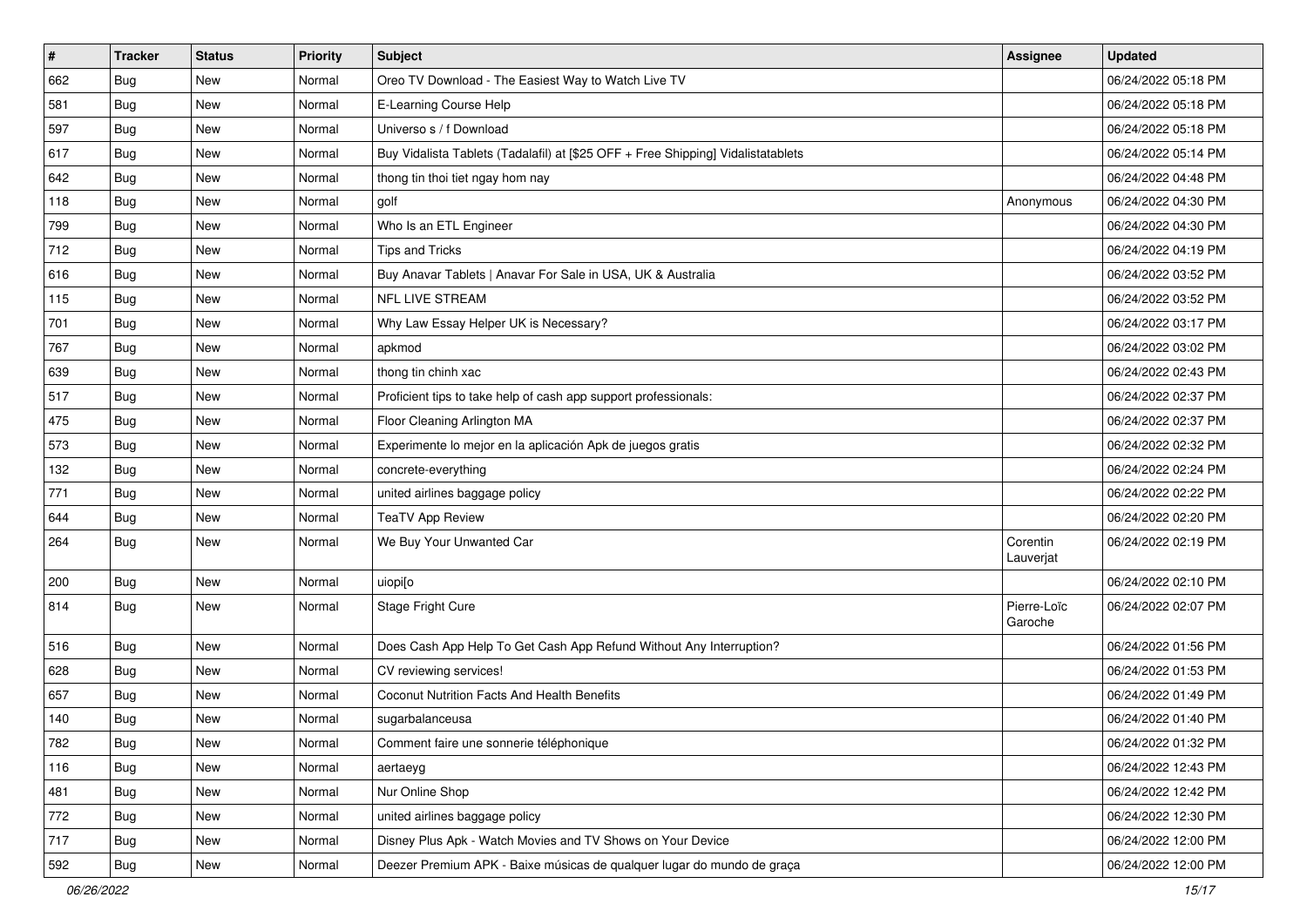| #    | <b>Tracker</b> | <b>Status</b> | <b>Priority</b> | Subject                                                                             | Assignee               | <b>Updated</b>      |
|------|----------------|---------------|-----------------|-------------------------------------------------------------------------------------|------------------------|---------------------|
| 561  | Bug            | New           | Normal          | Enjoy the Full YouTube Premium Experience With YouTube Premium Membership           |                        | 06/24/2022 11:10 AM |
| 260  | Bug            | <b>New</b>    | Normal          | Web Design Services Near Me                                                         |                        | 06/24/2022 10:54 AM |
| 601  | Bug            | New           | Normal          | Best Essay Writing Service UK                                                       | Pierre-Loïc<br>Garoche | 06/24/2022 10:50 AM |
| 599  | Bug            | New           | Normal          | Do you know how to delete cash app account from your computer?                      |                        | 06/24/2022 10:42 AM |
| 718  | Bug            | New           | High            | Solve Complex Accounting Assignments                                                | Hamza<br>Bourbouh      | 06/24/2022 10:12 AM |
| 1102 | Bug            | <b>New</b>    | Normal          | Charlottesville Travel Guide?                                                       |                        | 06/24/2022 10:10 AM |
| 559  | Bug            | New           | High            | What Are Permission For Applications like Facebook Sending MMS?                     |                        | 06/24/2022 10:07 AM |
| 285  | Bug            | <b>New</b>    | Normal          | Have you ever written an essay?                                                     |                        | 06/24/2022 09:38 AM |
| 1125 | Bug            | New           | Normal          | What is Wordscapes?                                                                 |                        | 06/24/2022 09:05 AM |
| 661  | Bug            | <b>New</b>    | Normal          | Turbo VPN MOD APK Download                                                          |                        | 06/24/2022 08:51 AM |
| 762  | Bug            | <b>New</b>    | Normal          | How To Add Money To A Cash App Card If Struggling With Low Amount?                  |                        | 06/24/2022 07:48 AM |
| 736  | <b>Bug</b>     | New           | Normal          | I Want to Edit in My Website (transfer-factor.net) Unfortunately, Unable to Edit It |                        | 06/24/2022 07:32 AM |
| 678  | Bug            | New           | Normal          | How to be a winner in buidnow gg                                                    |                        | 06/24/2022 06:57 AM |
| 655  | Bug            | New           | Normal          | <b>Eggplant Health Benefits</b>                                                     |                        | 06/24/2022 05:17 AM |
| 1124 | Bug            | <b>New</b>    | Normal          | Cookie clicker unblocked                                                            |                        | 06/24/2022 05:14 AM |
| 688  | Bug            | <b>New</b>    | Normal          | How to use twitch.tv/activate?                                                      |                        | 06/24/2022 04:16 AM |
| 1123 | <b>Bug</b>     | New           | Normal          | Where To Watch FIFA World Cup 2022                                                  |                        | 06/24/2022 03:51 AM |
| 761  | Bug            | New           | Normal          | What is it about basketball that makes it so popular in the United States?          | Corentin<br>Lauverjat  | 06/24/2022 03:48 AM |
| 134  | Bug            | New           | Normal          | wisegolfers                                                                         |                        | 06/24/2022 03:34 AM |
| 222  | Bug            | <b>New</b>    | Normal          | Social Profile links                                                                |                        | 06/24/2022 02:53 AM |
| 609  | Bug            | New           | High            | Online Trusted Medicine Store in US for Health - Genericmedsupply                   |                        | 06/24/2022 01:44 AM |
| 933  | Bug            | <b>New</b>    | Normal          | How Can I Watch Movies on My Mobile Phone                                           |                        | 06/24/2022 12:55 AM |
| 145  | Bug            | <b>New</b>    | Normal          | abdulbaissagar                                                                      |                        | 06/23/2022 10:46 PM |
| 550  | Bug            | New           | Normal          | Nederland FM - beste manieren om naar internationale radio op internet te luisteren |                        | 06/23/2022 08:56 PM |
| 656  | Bug            | New           | Normal          | Kiwi Nutrition Facts And Health Benefits                                            |                        | 06/23/2022 05:18 PM |
| 1105 | Bug            | New           | High            | What is Mahjong online?                                                             |                        | 06/23/2022 04:02 PM |
| 816  | <b>Bug</b>     | New           | Normal          | Play Scribble io fun with everyone                                                  |                        | 06/23/2022 10:52 AM |
| 570  | <b>Bug</b>     | New           | Normal          | What is Sutton bank cash app customer service phone number?                         | Pierre-Loïc<br>Garoche | 06/23/2022 10:42 AM |
| 576  | <b>Bug</b>     | New           | Normal          | So laden Sie ein Instagram-Bild herunter                                            |                        | 06/23/2022 09:23 AM |
| 460  | Bug            | New           | Normal          | Floor Cleaning Medford MA                                                           |                        | 06/23/2022 08:39 AM |